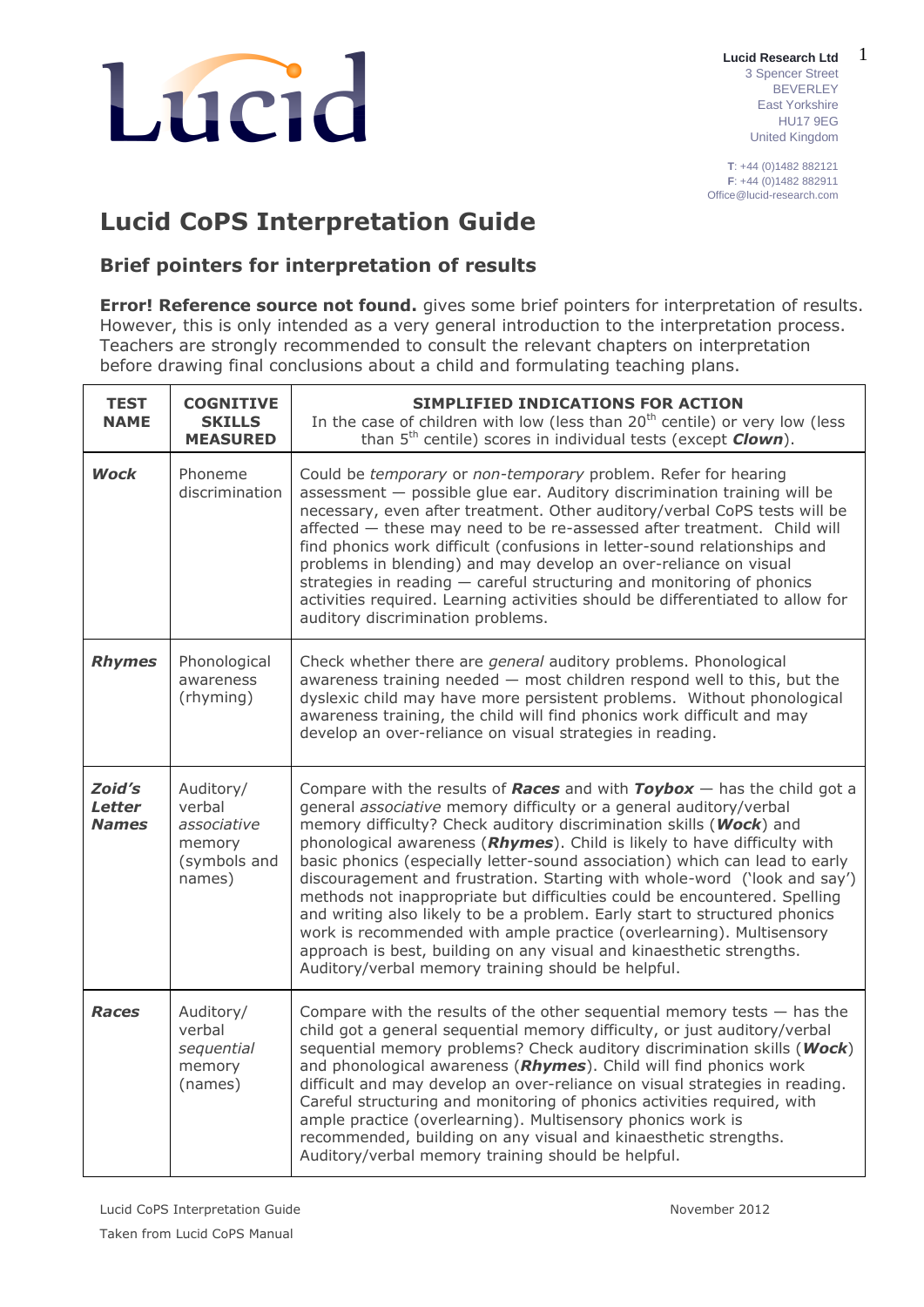| <b>TEST</b><br><b>NAME</b> | <b>COGNITIVE</b><br><b>SKILLS</b>                                               | SIMPLIFIED INDICATIONS FOR ACTION                                                                                                                                                                                                                                                                                                                                                                                                                                                                                                                                                                                                                                                                                                                                                                    |
|----------------------------|---------------------------------------------------------------------------------|------------------------------------------------------------------------------------------------------------------------------------------------------------------------------------------------------------------------------------------------------------------------------------------------------------------------------------------------------------------------------------------------------------------------------------------------------------------------------------------------------------------------------------------------------------------------------------------------------------------------------------------------------------------------------------------------------------------------------------------------------------------------------------------------------|
| <b>Rabbits</b>             | Visual<br>sequential<br>memory<br>(spatial/<br>temporal)                        | Should be compared with the results of the other visual memory tests and<br>with Races. Has the child got a general sequential memory difficulty, a<br>general visual memory difficulty or only visual sequential memory<br>problems? Rabbits is the most difficult test for the child to encode verbally<br>so it provides a purer measure of visual memory skills. The child will have<br>difficulty with visual whole word ('look and say') methods which can lead<br>to early discouragement and frustration. Spelling and writing also likely to<br>be a problem. Visual sequential memory training useful. Early start to<br>structured phonics work recommended with ample practice (overlearning).<br>Multisensory approach is best, building on any auditory and kinaesthetic<br>strengths. |
| Zoid's<br><b>Friends</b>   | Visual<br>sequential<br>memory and<br>verbal<br>encoding<br>(colours)           | Should be compared with the results of the other visual memory tests.<br>This test can be done non-verbally, but most children try to encode the<br>colours verbally, so it can help to identify the child who has difficulty in<br>applying verbal labels and holding them in working memory. Child will<br>have difficulty with visual whole word ('look and say') methods which can<br>lead to early discouragement and frustration. Spelling and writing likely to<br>be a problem. Potential slow reader. Visual sequential memory training<br>useful. Early start to structured phonics work recommended with ample<br>practice (overlearning). Multisensory approach is best, building on any<br>auditory and kinaesthetic strengths.                                                         |
| <b>Toybox</b>              | Visual<br>associative<br>memory and<br>verbal<br>encoding<br>(colour/<br>shape) | Should be compared with the results of the other visual memory tests and<br>with Zoid's Letter Names. Has the child got a general associative<br>memory difficulty, a general visual memory difficulty or only visual<br>associative memory problems? Child will have difficulty with visual whole<br>word ('look and say') methods, which can lead to early discouragement<br>and frustration. Spelling and writing likely to be a problem. Visual<br>associative memory training useful. Early start to structured phonics work<br>recommended with ample practice (overlearning). Multisensory approach is<br>best, building on any auditory and kinaesthetic strengths.                                                                                                                          |
| Zoid's<br><b>Letters</b>   | Visual<br>sequential<br>memory and<br>verbal<br>encoding<br>(symbols)           | Should be compared with the results of the other visual memory tests (as<br>with Rabbits and Zoid's Friends). Child will have difficulty with visual<br>whole word ('look and say') methods which can lead to early<br>discouragement and frustration. Letter recognition and recall will be hard.<br>Visual sequential memory training useful. Spelling and writing likely to be<br>a problem. Early start to structured phonics work recommended with<br>ample practice (overlearning). Multisensory approach is best, building on<br>any auditory and kinaesthetic strengths.                                                                                                                                                                                                                     |
| <b>Clown</b>               | Colour<br>discrimination                                                        | A criterion referenced test without norms. Refer to the data table for<br>details of colours the child is has difficulty with. Child can be referred via<br>GP to child development unit or hospital eye clinic for full assessment of<br>colour blindness. Learning activities should be differentiated to allow for<br>colour discrimination problems. Note that performance on Toybox and<br>Zoid's Friends will probably be affected.                                                                                                                                                                                                                                                                                                                                                            |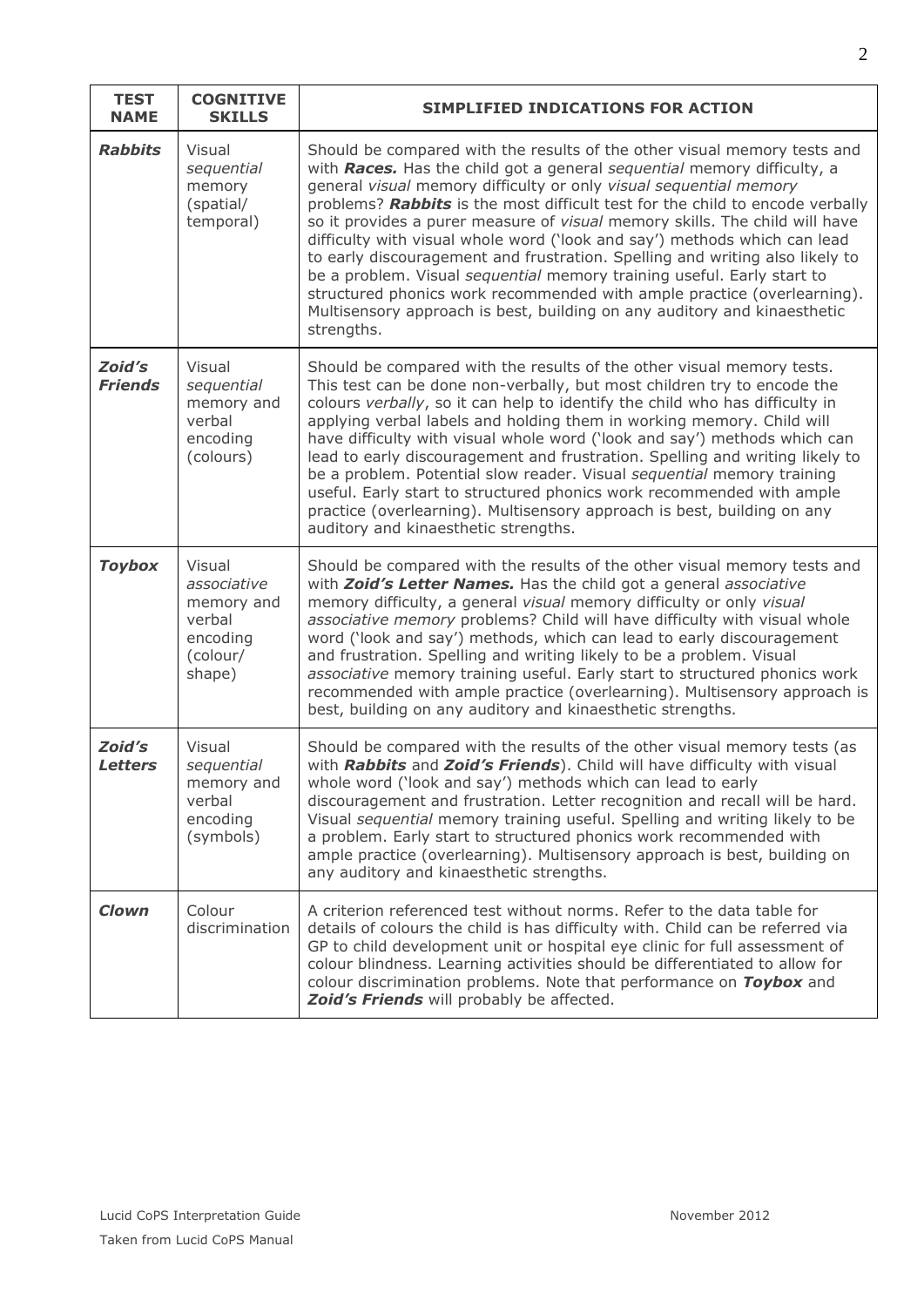### **1.1. Introduction**

The phonological tests are:

- WOCK assesses phonological discrimination
- RHYMES assesses phonological awareness

Both of these skills are vitally important for good literacy development, especially for the acquisition of phonic skills, i.e. mapping of letters (graphemes) on to sounds (phonemes).

# **1.2. WOCK**

*Wock* assesses *phonological discrimination.* This ability is very important for acquisition of effective phonic skills and for many aspects of learning which depend on oral communication, including ordinary classroom activities. In literacy development, children first have to be able to hear and discriminate the fine differences between speech sounds in order to learn the relationships between those sounds and the letters of the alphabet. The brain learns to discriminate those speech sounds by experience and exposure to good models of speech in the early years.

In the CoPS research project, *Wock* correlated significantly with later literacy skills, listening skills and development of ability in phonics. It may therefore be concluded not only that it is a valid indicator but also a good predictor. *Wock* given at age 5 correlated with all phonics aspects of the *Middle Infant Screening Test* (MIST) given at age 6:6 with a significance level of 0.01 level or better, and the correlation with the *Word Recognition and Phonics Skills Test*  (WRaPS) given at age 8 was 0.73 (p<0.01) and with the *Edinburgh Reading Test* at age 8 was 0.44 (p<0.01). Stepwise regression analyses showed that *Wock*, together with **Rhymes**, were among the best predictor variables. For further information on the statistical evidence see Singleton, Thomas and Leedale (1996) and Singleton, Thomas and Horne (2000).

#### *1.2.1.Causes of poor performance on Wock*

Poor performance on *Wock* can result from:

#### **(a) Temporary factors:**

- The child having a cold or ear infection at the time of testing
- Inattentiveness during testing
- Classroom distractions at the time of testing
- Being assessed in a noisy environment

Obviously if the poor performance is attributable to temporary factors then the solution is to re-test the child at an appropriate time.

#### **(b) Non-temporary factors:**

- Congenital or acquired hearing impairment
- Lack of experience of the relevant auditory discriminations
- Glue ear
- Difficulty in processing information at the phoneme level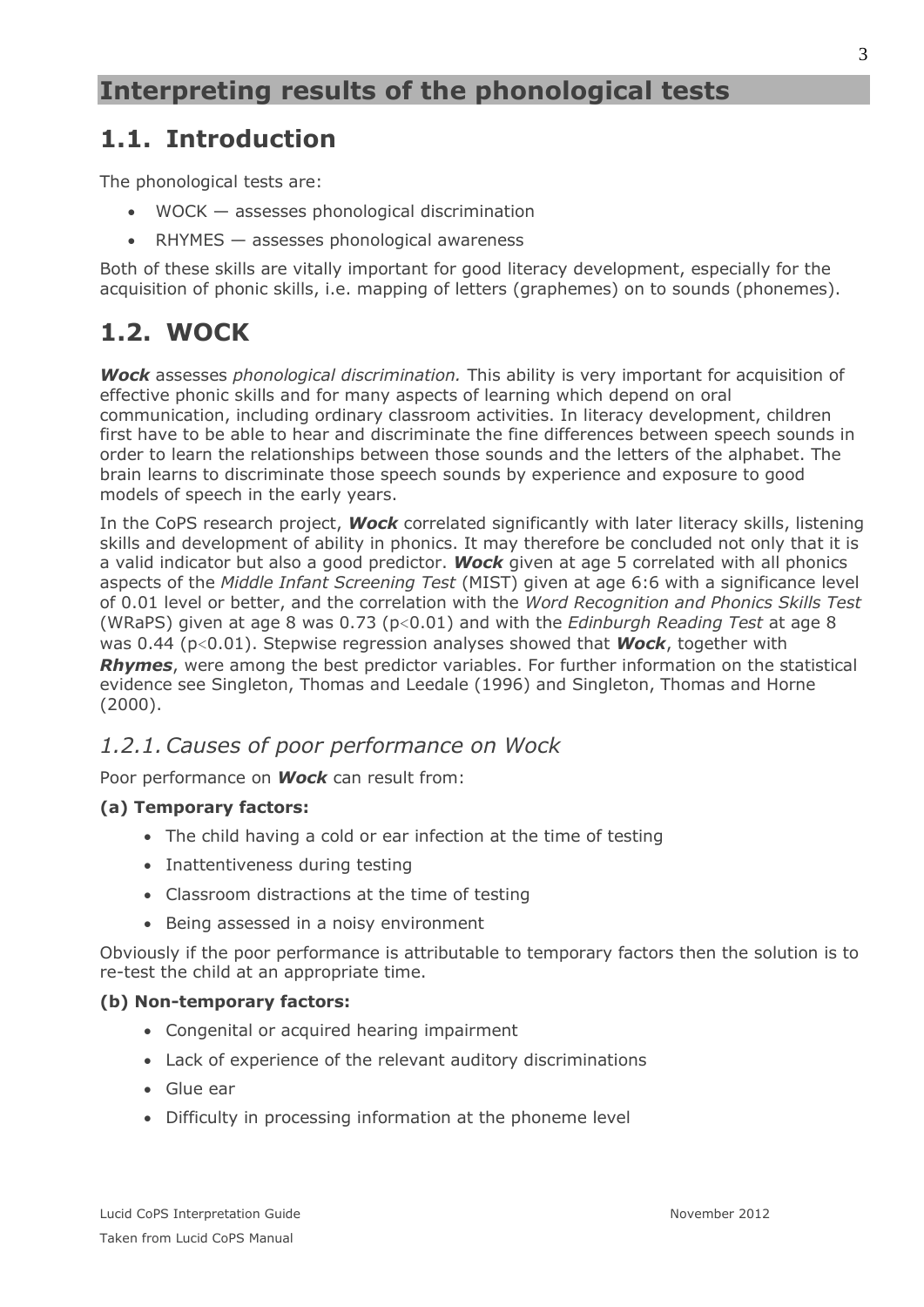#### *1.2.1.1. Congenital or acquired hearing impairment*

Congenital or acquired hearing impairment can be *conductive* and/or *sensory*. In conductive impairment something impedes the movement of acoustic energy through the outer or middle ear (e.g. a malformation of the ear structure, or build-up of wax). In sensory impairment there is damage to the parts of the hearing mechanism involved in analysing sounds (e.g. through prolonged exposure to loud noise, or neural abnormalities of the auditory system due to maternal *Rubella). Conductive* impairments are often fluctuating and can often be rectified by treatment, whereas *sensory* losses are permanent although a hearing aid can help in many cases. Children with good auditory sensitivity for low sound frequencies but who have high-frequency loss are often detected late in childhood. This is because in a one-to-one situation or relatively quiet environment they may appear to hear satisfactorily, but in a noisy environment or typical classroom, many sounds are not heard properly, particularly weak high-frequency consonants (e.g. s, sh, f, th, v).

#### *1.2.1.2. Lack of experience with English*

Phonological discrimination difficulties can also arise in cases where children have had to rely on an inadequate or distorted model of English speech in the home. Children from home backgrounds where English is not spoken or spoken with a foreign accent may not have had the opportunity to learn certain speech sound discriminations that are important in English. It is important to note that under the *1996 Education Act* a child must not be regarded as having a *learning difficulty* solely because the language of the home is different from the language in which he or she is taught. Nevertheless, it is important for the teacher to have information on the phonological discrimination skills of children from such home backgrounds, because this pertains critically to the teaching of phonics in English. However, it should not be assumed that all children for whom English is an additional language (EAL) will perform poorly on *Wock*. Studies of EAL and bilingual children have shown that in many cases they have heightened awareness of speech sounds and may perform very well on *Wock*.

#### *1.2.1.3. Glue ear (Otitis media)*

Glue ear (*Otitis media)* is a group of conditions in which there is fluid in the middle ear, often caused by colds or other infections, and which result in conductive hearing loss and, sometimes, earache. It is common in children up to the age of 6 years, but declines steadily in incidence thereafter. It should be suspected in any child who is frequently inattentive, often says "What?" when asked a question, or who persistently turns up the volume on the television to a level which other viewers find excessive. Children who suffer from glue ear will not have had good models because the sounds they have heard will have been distorted. The effects on phonological discrimination increase with the severity of the glue ear and the length of time for which it has persisted without effective treatment. Chronic glue ear before the age of three tends to delay speech development in a more pervasive manner. However, although the fundamentals of speech and language are already largely established prior to the age of three, there nevertheless seems to be a period from about 3 years to 7 years of age during which the process of learning to make fine phonological discriminations continues to be quite critical. Consequently, glue ear during this time tends to have more subtle but rather long-lasting effects on language and literacy development, even though no *gross* effects on speech production or reception may be apparent. Some persons with dyslexia have discovered to their amazement well into adulthood that certain words which they had always believed were spoken and spelled identically (homonyms) were, in fact, quite different (e.g. *exclaimed* and *explained*).

Lucid CoPS Interpretation Guide November 2012 Of course, by no means all children who suffer, or have suffered, from glue ear show dyslexic-type difficulties in memory and other areas of cognition. However, there is a statistical association between glue ear and dyslexia, as there is between dyslexia and disorders of the immune system such as asthma, eczema and allergies, and so there may be a causal overlap between all these conditions (Galaburda, 1993). Hence teachers need to be alerted to the *possibility* of glue ear in any child showing dyslexic difficulties and *vice versa.*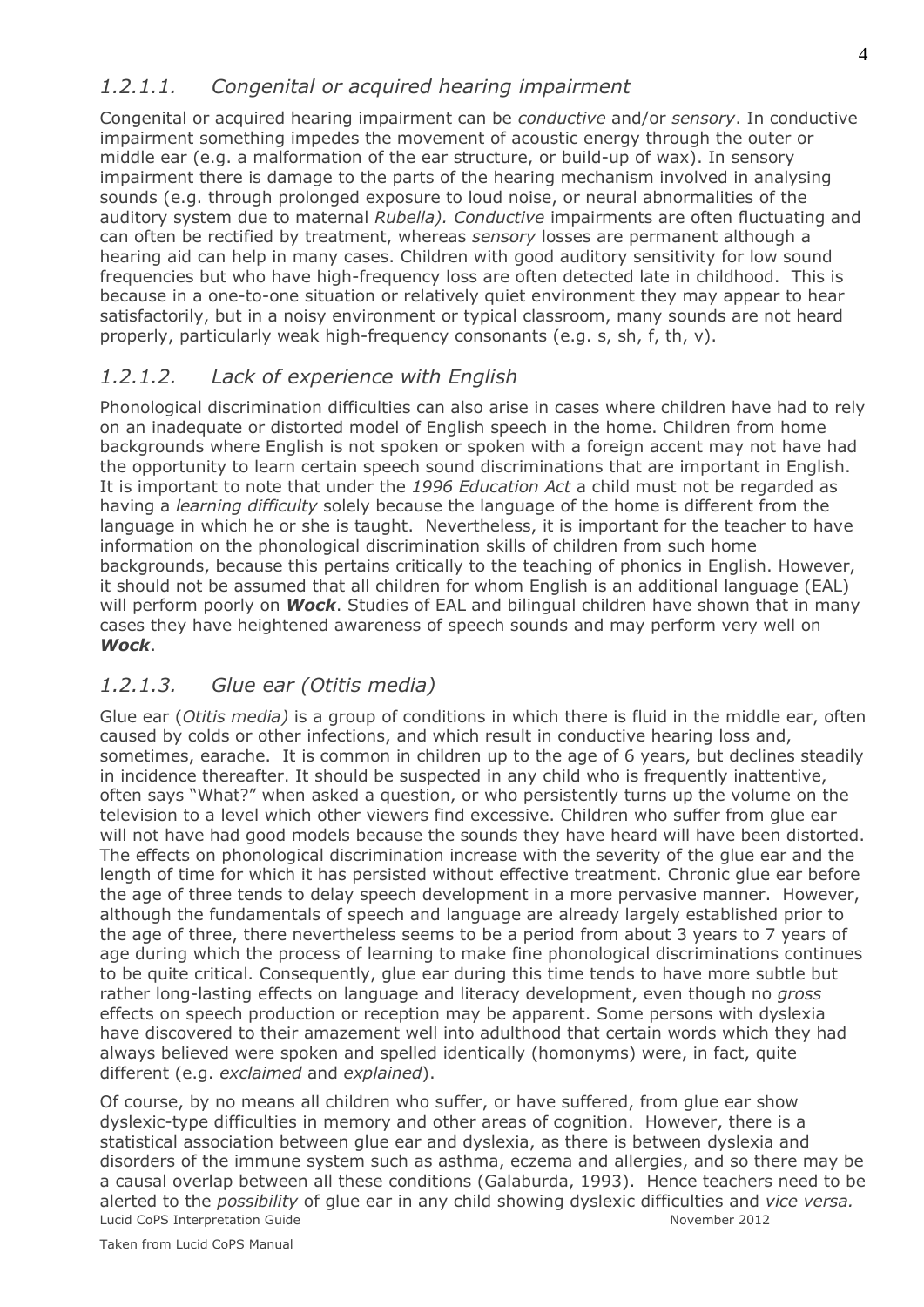#### *1.2.1.4. Difficulty in processing information at the phoneme level*

The predominant theory of dyslexia focuses on the child's difficulty in processing phonological information (for review see Snowling, 2000). There is some evidence that this type of difficulty can also affect speech perception (e.g. Hurford and Sanders; 1990; Manis et al, 1997; McBride-Chang, 1996). This is not altogether surprising, because when we perceive speech we have to store the stream of information in short-term memory in the form of a phonological code while we process it. In the *Wock* test, children have to hold two very similar words in short-term memory and then decide which one is the same as the target word, which is also held in short-term storage. It can be seen that if the child experiences an inherent difficulty in generating phonological codes or in phonological information processing (i.e. is dyslexic), this is liable to affect phonological discrimination tasks, such as *Wock*.

#### *1.2.2.Treatment for auditory discrimination difficulties*

Children who have auditory discrimination difficulties or who show signs of glue ear should always be referred for medical examination if this has not already been done. Medical treatment (e.g. antibiotics to treat infections) or surgical interventions (e.g. draining excess fluid from the middle ear or fitting grommets to facilitate fluid drainage) may result in varying degrees of improvement. Unfortunately, a few children, even with treatment, continue to suffer from intermittent glue ear until adolescence or beyond. In general, however, the problems of glue ear tend to decline (or become less noticeable) as the child gets older. There appear to be various reasons for this  $-$  the child develops better resistance to infection, the Eustachian tube that drains the middle ear grows and may be less prone to blockage, or the child develops strategies to compensate for the hearing loss. However, even if the child's hearing is subsequently found to be satisfactory (i.e. pronounced 'normal' following audiometric assessment) it is essential that teachers realise that the child *may still experience significant difficulties in discriminating some speech sounds when acquiring phonic skills in reading.* This is because the brain has not had the opportunity to learn those discriminations during the 'critical' period. It is the function of *Wock* to detect such difficulties.

There are many classroom (and home) activities that can be used to develop auditory discrimination, and many of these are also good for promoting phonological awareness.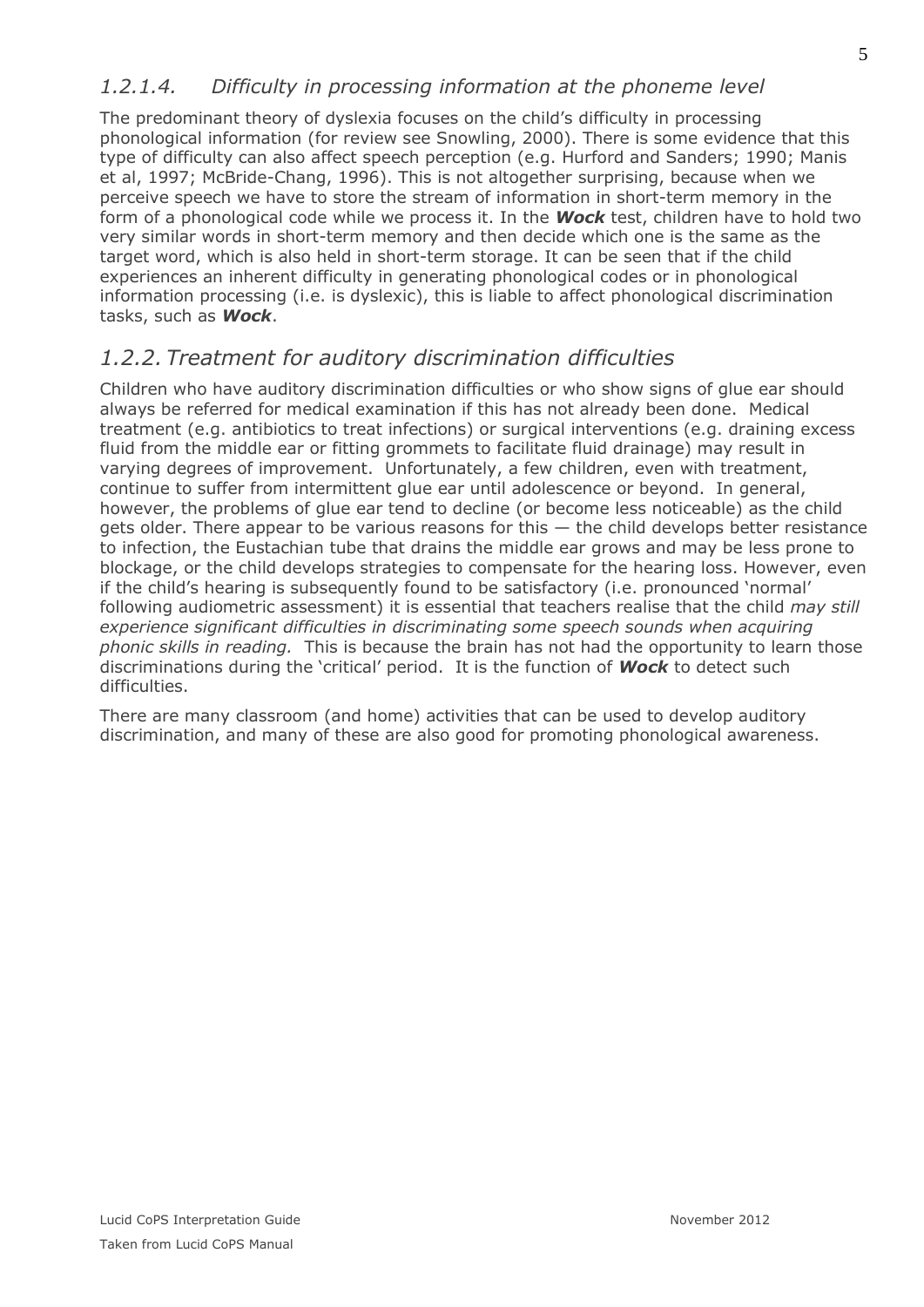#### *Case study — phoneme discrimination difficulties*

An illustration of a case with auditory discrimination difficulties is shown in [Figure 1](#page-5-0). David's phonological awareness (*Rhymes*) and auditory discrimination (*Wock*) skills are very weak, and this also seems to be affecting auditory/verbal memory to some extent (*Zoid's Letter Names* and *Races*). The recommendations would be (a) referral for hearing assessment (possible glue ear), and (b) an early introduction of regular training in both phonological awareness and auditory discrimination. It would be useful to assess the whole class to see if training could be done on a small group or even whole-class basis, to save time. In reading development it would be a mistake just to concentrate on utilising his visual strengths, because he will then encounter major difficulties later on. Instead, a well-structured multisensory phonic approach would help to avoid auditory confusions, although great care must be taken to ensure that David hears letter sounds and words clearly. If David receives treatment for glue ear, then the CoPS auditory/verbal tests should all be repeated at a suitable interval, because it will be necessary to establish whether his low scores on *Races, Zoid's Letter Names* and *Rhymes* were simply due to his auditory problems or whether they signal other underlying cognitive problems.

Of course, children with auditory discrimination weaknesses will also suffer other impediments to effective learning. In a typical busy classroom they often will not hear, or may misunderstand, the teacher's instructions, and so may carry out the wrong task or waste time waiting for instructions that have already been given. In group work, they often will not hear the speech of other children properly, and so may fail to follow group discussion, which can result in them being implicitly or explicitly excluded from real collaboration. The learning opportunities of these children will consequently be reduced. It is the teacher's job to ensure, as far as possible, that the child with auditory discrimination weaknesses, is not significantly handicapped by these factors. For further discussion of these issues see Webster and Ellwood (1985).

<span id="page-5-0"></span>

*Figure 1 Case study—David*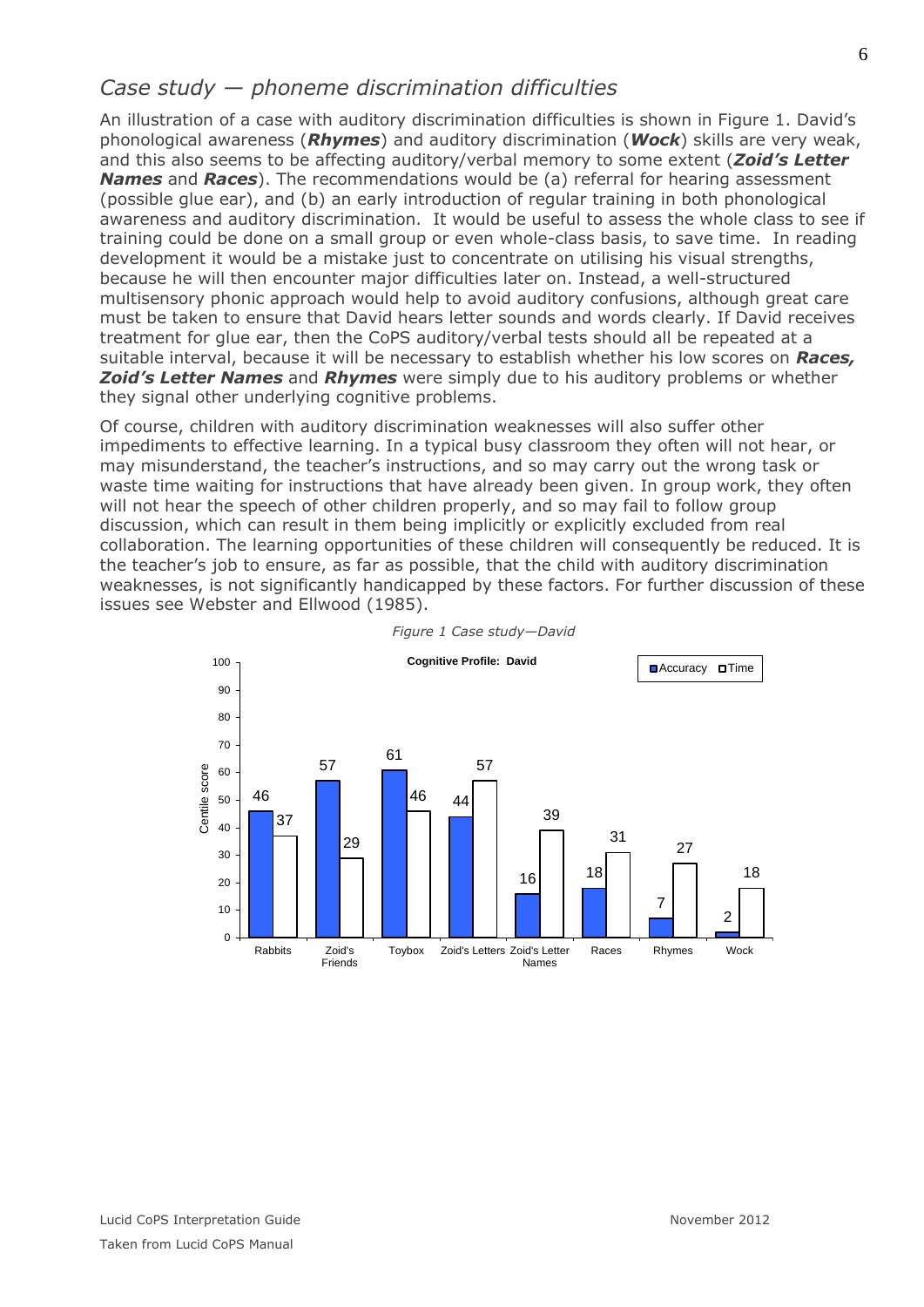## **1.3. RHYMES**

*Rhymes* assesses *phonological awareness*. The phonological system is the part of language that is concerned with the ways in which *sound patterns* are used to communicate. As children learn to talk they develop increasingly sophisticated cognitive representations for phonological aspects of speech. They become aware that words can be *segmented* into syllables (e.g. that 'wigwam' is composed of 'wig' and 'wam'), and that different words can contain similar elements (i.e. similar *onsets* like **w**-ig and **w**-am, or similar *rimes* like w-**ig** and p-**ig**). The importance of this phonological awareness for early literacy development has been very well demonstrated in research carried out all over the world in the past twenty years (for reviews see Snowling, 1995; Goswami, 1994; Goswami and Bryant, 1990; Rack, 1994; Goswami, 1999, 2001; Savage, 2001). Phonological awareness is often assessed by means of an 'oddity task' in which the child has to pick out the one which is different from of list of similar sounding words, e.g. *'mop, hop, tap, lop'; 'ham, tap, had, hat'* (Bradley and Bryant, 1983. Bradley, 1980). Many teachers and researchers have observed that the oddity test is difficult to give, especially with very young children. Children tend to forget the items and may fail for reasons other than poor phonological awareness. The CoPS *Rhymes* Test does not suffer from this limitation, because it incorporates pictures which help the child to remember the items.

Dyslexic children are known generally to have poor phonological skills (Rack, Snowling and Olson, 1992; Holligan and Johnston, 1988). In the *phonological deficit model of dyslexia* (Hulme and Snowling, 1991; Snowling, 1995) it has been hypothesised that the status of children's underlying phonological representations determines the ease with which they learn to read, and that the poorly developed phonological representations of dyslexic children are the fundamental cause of their literacy difficulties. In the CoPS research *Rhymes* was found to be a highly significant predictor of later literacy skill. *Rhymes* (given at age 5) correlations with literacy skills were 0.54 (*BAS Word Reading* at 6:6), 0.58 (*Macmillan Individual Reading Analysis* (MIRA) at 6:6), 0.52 (*Edinburgh Reading Test* at 8:0), 0.45 (*Word Recognition and Phonics Skills Test (*WRaPS) at 8:0), and 0.50 (*BAS Spelling* at 8:0). All except WRaPS (p<0.05) were significant at the 0.01 level or better. *Rhymes* also correlated with all phonics aspects of the *Middle Infant Screening Test* (MIST) given at age 6:6, and were significant at the 0.01 level or better. Stepwise regression analyses showed that *Rhymes*, together with *Wock*, were among the best predictor variables. For further information on the statistical evidence see Singleton, Thomas and Leedale (1996) and Singleton, Thomas and Horne (2000).

Although the CoPS phonological awareness test (*Rhymes*) involves *rhyming* this should not be taken to mean that other aspects of phonological awareness (such as alliteration and syllable segmentation) are not important for early literacy development. The CoPS research version included an alliteration test as well as a rhymes test, but when predicting from CoPS given at age 5 to literacy skills at age 8 years *Rhymes* proved to be a better predictor than alliteration, so rhyming items were preferred for the original CoPS suite for DOS and Acorn. In the Windows version, the original 2 practice and 8 test rhyming items have been retained for children aged under 7 years but for children aged 7 years and over, the rhyming component has been reduced to 4 items and a further 8 alliteration items have been added This makes the test more sensitive for children in the older age group. However, it is important to stress that when the teacher is addressing the development or facilitation of the language and literacy skills of young children *all* possible aspects of phonological awareness should be taken into account, including rhyming, alliteration and other skills (e.g. syllable segmentation, deletion and elision).

7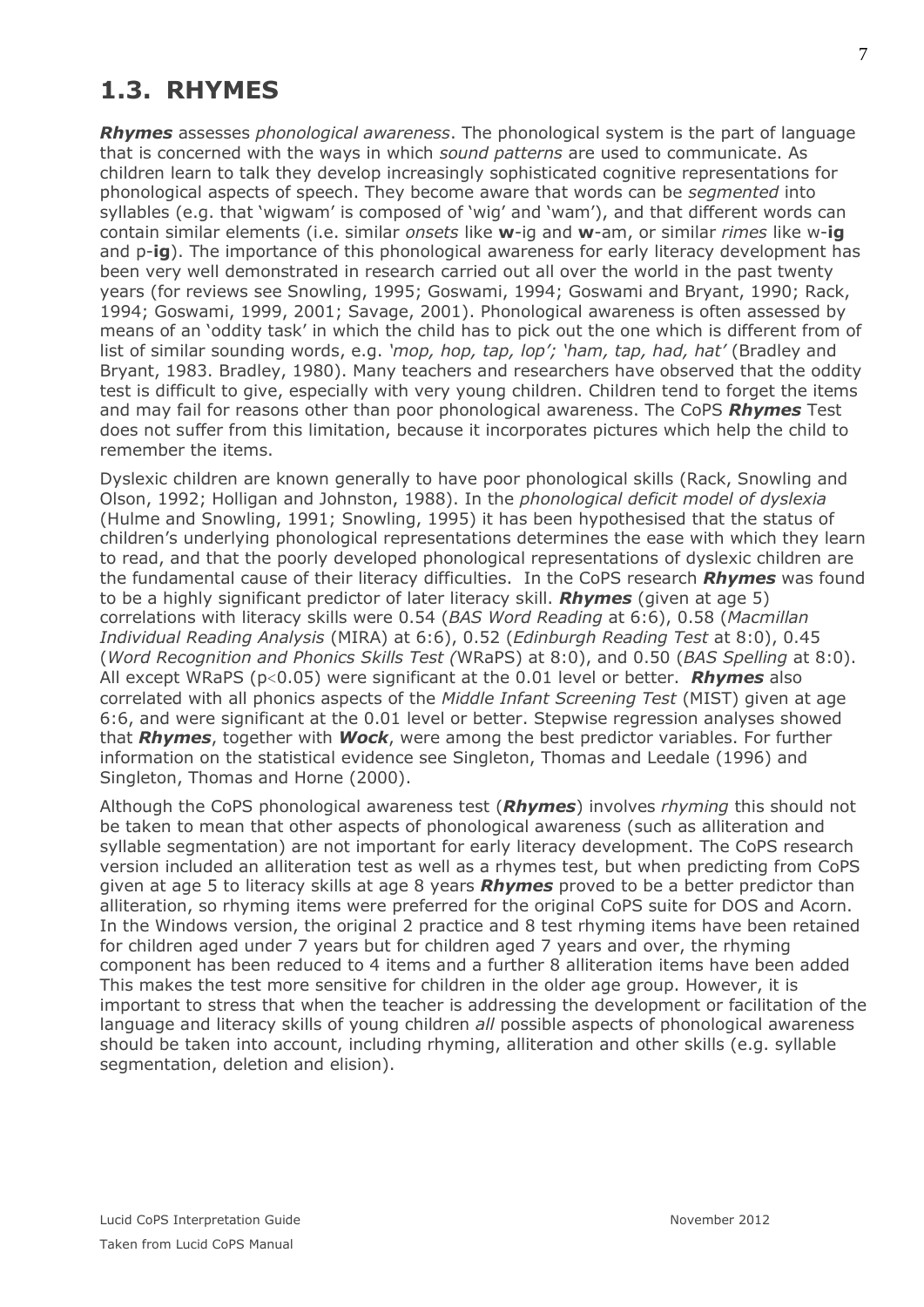#### *Case study — poor phonological awareness*

The CoPS profile of James, aged 5, shows good or reasonably satisfactory scores in all areas except *Rhymes*, which is on the 5th centile (see [Figure 2\)](#page-7-0). His visual memory skills are fairly strong. Further investigation by his teacher showed that he had no idea about rhyming or alliteration or syllable segmentation at all. He could not generate any rhymes and did not recognise common nursery rhymes. Although his auditory discrimination skills were not all that strong, he was nevertheless generally able to detect when two words were identical and often– but not always – noticed when two words were not identical. It is likely that some auditory discrimination weakness has also affected James's performance on *Zoid's Letter Names,* which demands quite close auditory attention. However, he seemed totally unable to determine *similarities* between syllables within sounds. It was if he could not analyse words into constituent parts but heard them only as 'whole sounds'. Or perhaps he did analyse words into sounds but somehow could not avoid focusing on the points of difference between them, oblivious of any similarities. For example, James maintained that 'peg' and 'beg' were just different — he could not appreciate that they ended with the same sound. Nor was it the case that he was focusing on the onset of the words, because he could not appreciate that 'peg' and 'pet' began with similar sounds, either.

Although James's poor phonological awareness could be due to dyslexia, in the absence of evidence of other cognitive difficulties, it is most likely that it is due to lack of appropriate language experience in the pre-school period. He was a very shy, quiet child who had been upset by the noise and boisterousness of the play group and so his mother had withdrawn him and he seems to have spent most of his pre-school years at home on his own. He had very good constructional skills, which his mother said was developed through many hours of playing with Lego by himself.

<span id="page-7-0"></span>



James's good visual memory will probably mean that he has no problems with whole-word methods of reading, and his average score for *Races* does not indicate a serious auditory/verbal memory difficulty. Nevertheless, he will tend to struggle with phonics, and may even avoid any analytical approach to reading, which is likely to create problems later in his schooling. He could even manage to get by on purely visual strategies in reading but will almost certainly have difficulties with writing and spelling. Phonological awareness and auditory discrimination training at this stage will give James a much better basis for literacy development, enable him to benefit from phonics teaching and help to prevent literacy difficulties later on. At the same time, an assured start can be made in 'look-and-say' which should give James encouragement to tackle the complexities of phonics as soon as he is judged to be ready for this. If desired, *Rhymes* and *Wock* (and *Zoid's Letter Names* as well if the teacher wishes) can be re-administered in a few months to ascertain whether James has made the progress necessary to begin phonics teaching with confidence.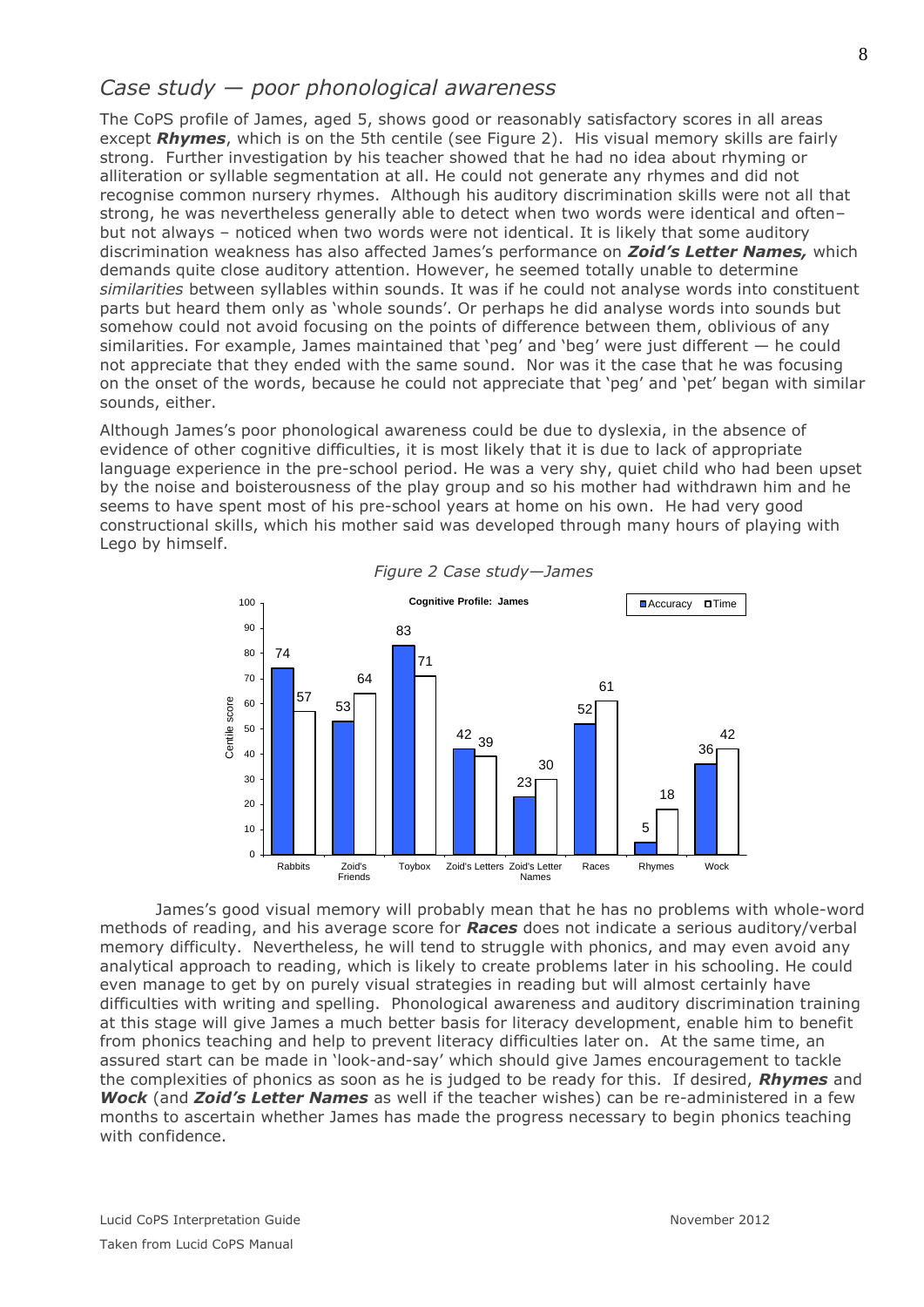### **Interpreting results of the auditory-verbal memory tests**

## **1.4. Introduction**

The auditory-verbal memory tests in CoPS are:

- *Zoid's Letter Names* assesses the child's ability to associate visual symbols with verbal labels
- *Races* assesses auditory sequential short-term memory

Both of these skills in short-term (working) memory are critical for literacy development, especially for the acquisition of phonic skills, i.e. mapping of letters (graphemes) on to sounds (phonemes), and for the storage of phonological codes in short-term memory during word recognition and processing of text. There is also a well-established connection between reading and memory (for reviews, see Baddeley, 1986; Beech, 1997; Brady, 1986; Jorm, 1983; Wagner and Torgesen, 1987). The predominant view in the research literature is that phonological processes underpin the development of a phonological recoding strategy in reading, and that working memory plays a significant role in this strategy, enabling constituent sounds and/or phonological codes to be held in short-term store until these can be recognised as a word and its meaning accessed in long-term memory (e.g. Gathercole and Baddeley, 1993a; Wagner et al, 1993).

# **1.5. RACES**

*Races* is a *sequential* memory test (i.e. in which items have to be remembered in the correct order). It correlates significantly with those sub-test of WISC-III which are widely used as diagnostic indicators of dyslexia, namely Arithmetic, Coding, Information and Digit Span (ACID profile). (Thomson, 1989). Correlations of *Races* given at age 5 with WISC-III<sup>UK</sup> given at 8 years were: Arithmetic 0.49, Coding 0.47, Information 0.58, Digit Span 0.36. All were significant at the 0.05 level or better. It also correlates significantly with later literacy development. The correlation of *Races* given at age 5 with *BAS Word Reading* at 6:6 was 0.50, with *Macmillan Individual Reading Analysis* (MIRA) at 6:6 was 0.58, with *Edinburgh Reading Test* at 8:0 was 0.52, and with *BAS Spelling* at 8:0 was 0.53. All were significant at the 0.01 level or better. For further information on the statistical evidence see Singleton, Thomas and Leedale (1996) and Singleton, Thomas and Horne (2000).

# **1.6. ZOID'S LETTER NAMES**

**Zoid's Letter Names** is an *associative* memory test, which simulates the situation of a child learning to associate letters and their names. Early letter name knowledge and speed of naming are both good predictors of later literacy development (Rack, 1994; Snowling, 1995). Although good letter name knowledge at an early age is probably due in part to some children being taught letter names at home or in the pre-school, those children with competent verbal/auditory memory skills will have an advantage in these aspects of learning over those children with memory weaknesses. For this reason, *Races* and *Zoid's Letter Names* are both important tests although of the two, *Races* is the better predictor of later literacy skills. *Zoid's Letter Names* is quite a difficult test for younger children and demands considerable concentration (as well as good listening skills). It is probably a better measure for older children (7–8 year-olds) than it is for younger ones, but until more data is available, conclusions on this matter must remain tentative. Nevertheless, *Zoid's Letter Names* correlated significantly with later phonic skills. The correlation of *Zoid's Letter Names* given at age 5 with all phonics

Lucid CoPS Interpretation Guide November 2012

Taken from Lucid CoPS Manual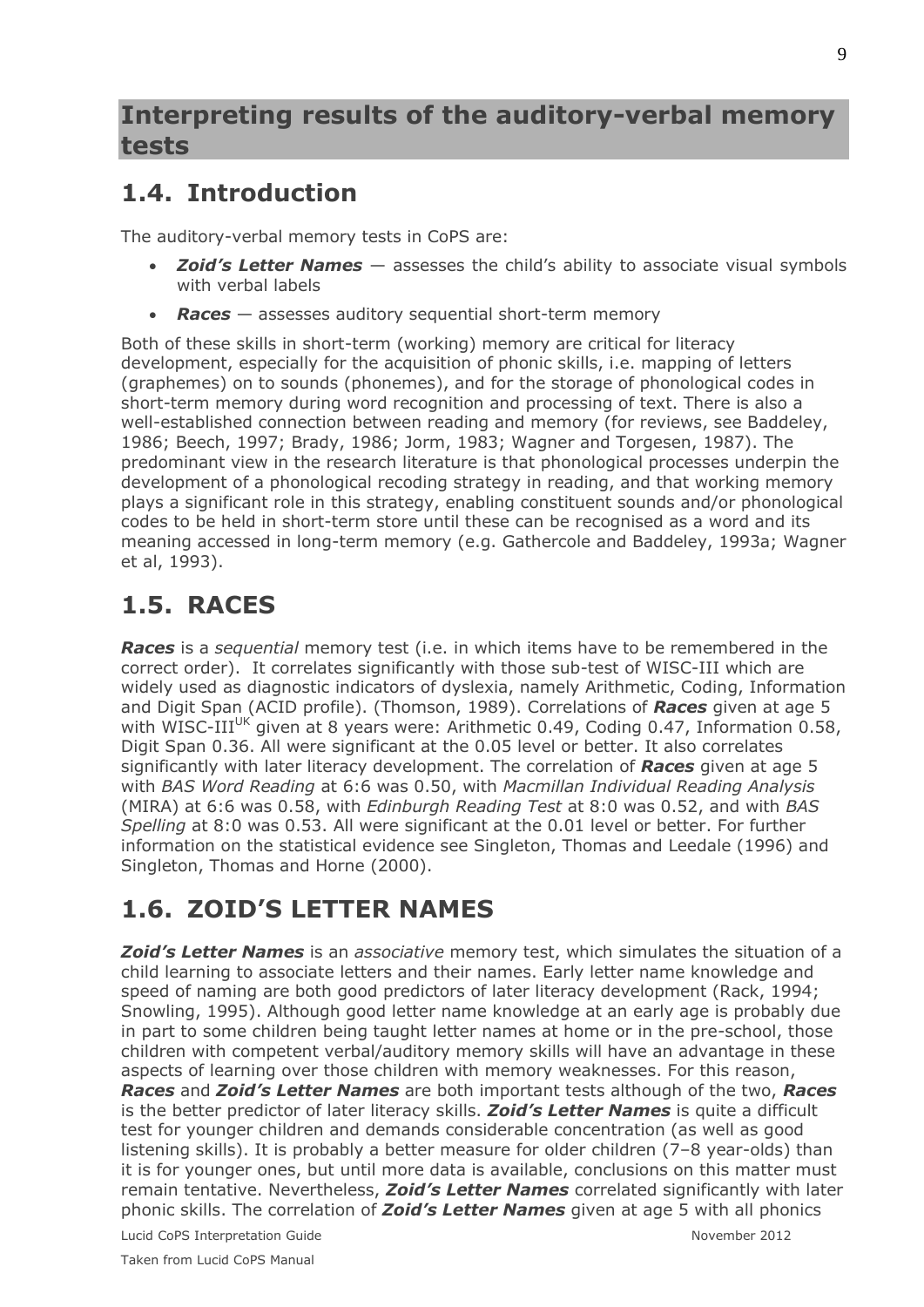aspects of the *Middle Infant Screening Test* (MIST) given at age 6:6 were significant at the 0.05 level or better. For further information on the statistical evidence see Singleton, Thomas and Leedale (1996) and Singleton, Thomas and Horne (2000).

### **1.7. The nature and causes of auditory/verbal memory difficulties**

Short term auditory/verbal memory is sometimes called *'working memory'* because it is the system which we use when we have to hold information for a brief period of time while we process it. Working memory is a limited-capacity system, and unless rehearsed or transferred to longer-term storage, information in working memory is only retained for a few seconds (Baddeley, 1986). For example, in order to understand what a person is saying to us we have to hold their words in working memory until they get to the end of a sentence (or equivalent break), then we can process those words for their meaning. We cannot process each individual word for meaning as we hear it because by themselves words do not convey sufficient meaning. Furthermore, words heard later in an utterance can substantially alter the meaning of words heard earlier (e.g. "The man opened the magazine — then he carefully extracted the remaining bullets it contained"). Other examples of working memory include trying to hold a telephone number in mind while we dial it, and carrying out mental arithmetic.

The relevance of auditory/verbal working memory to literacy skills should be obvious in the same way that it is necessary to hold spoken words in memory in conversation, the child must hold *letters and syllables* in memory when decoding words. This is very important in the development of phonic skills. The majority of dyslexic children have problems in this area of cognitive processing (Thomson, 1989). Awaida and Beech (1995) found that phonological memory at age 5 predicted non-word reading (i.e. phonics skills) at 6 years. When reading continuous text for meaning the child must also hold *words* in memory until the end of the phrase or sentence. Poor working memory will thus affect reading comprehension. Of course, *visual* memory skills will be involved in much of this cognitive activity, especially for beginning readers who have not progressed to phonics, and also for more competent readers whose capacity for rapid visual recognition of words steadily increases with age. Nevertheless, auditory/verbal working memory remains a significant factor in reading development and in writing as well. Children with weaknesses in auditory/verbal working memory also tend have difficulty in *monitoring* their written output, and are inclined to miss letters, syllables and/or words out when they are writing. (For reviews of research on the connections between verbal memory and reading see Baddeley, 1986; Brady, 1986; Jorm; 1983; Wagner and Torgeson, 1987.)

More recently, further research has suggested a very close connection between auditory memory span and articulation (speech) rate (Avons and Hanna, 1995; McDougall and Hulme, 1994). It could well be that articulation rate is an index of the efficiency with which phonological representations of words can be located in memory and activated (i.e. spoken). In turn, this could be closely related to how quickly cognitive representations of words being read can be located in the orthographic and semantic lexicons and activated (i.e. recognised and understood). The three lexicons (phonological, orthographic and semantic) are all believed to be closely related (Rayner and Polatsek, 1989). The fact that *Races* was a significant predictor of later literacy skills (despite not involving the child in any speech) suggests that sequential processes in auditory/verbal working memory are nevertheless important in reading, independently of articulation rate.

#### *1.7.1.Case study — auditory/verbal working memory difficulties*

Inspection of Robert's cognitive profile (see [Figure 3\)](#page-10-0) suggests that he does not have any major problems in visual information processing. His phonological awareness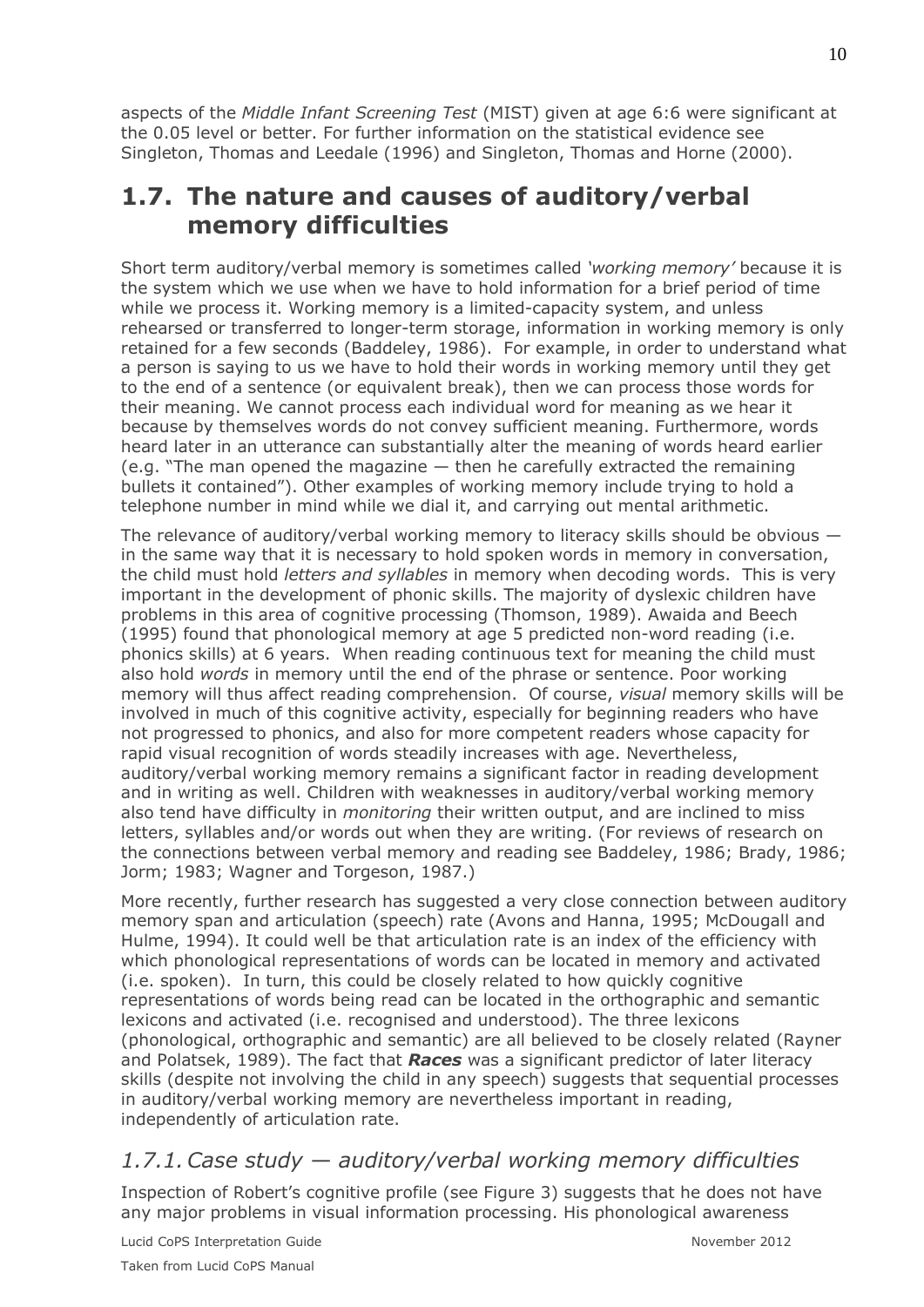(*Rhymes*) and auditory discrimination skills (*Wock*) are also satisfactory. On the other hand, he has major difficulties in auditory/verbal working memory, both associative (*Zoid's Letter Names*) and sequential (*Races*). Consequently, Robert would be expected to have problems in acquiring effective phonic skills, but may make satisfactory progress in the early stages of reading, where the emphasis tends to be on building up simple visual word recognition skills. For this reason, it would be easy to overlook Robert's problems and assume that because a good early start has been made that everything else will follow automatically. In fact, Robert would probably learn to rely almost exclusively on visual strategies in reading and he could be as old as 9 or 10 before his real problems really become noticeable, by which time so much learning opportunity has been wasted. The recommendations would be for a fairly early introduction of well-structured multisensory phonic approach to literacy learning with ample practice to compensate for his memory weakness, but using his strong visual channel to maintain confidence in his skills. He will almost certainly have problems in writing and spelling, especially with regular words and new or uncommon words. Word processing activities (especially with a talking word processor) would be a great help.

<span id="page-10-0"></span>

*Figure 3 Case study—Robert*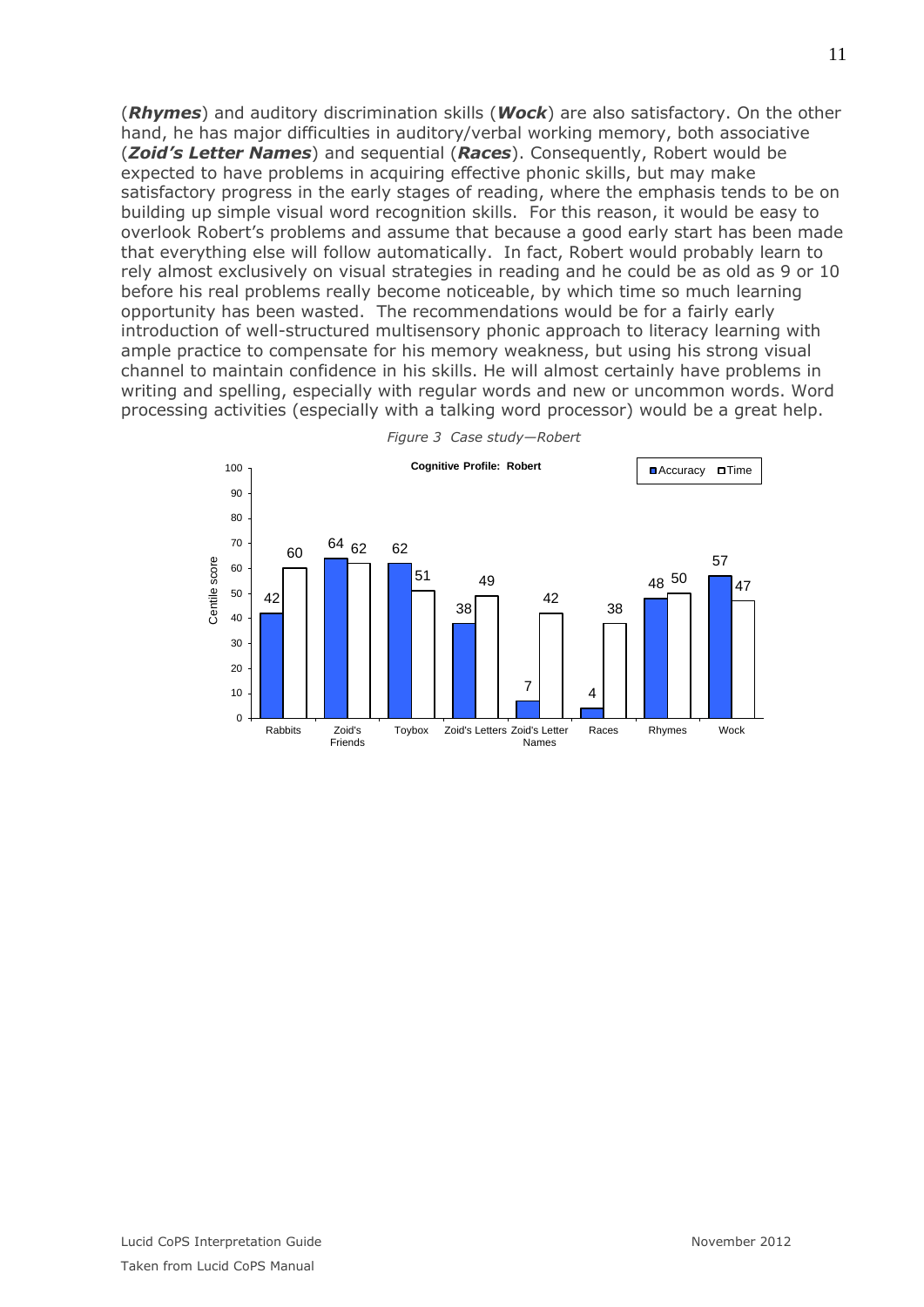## **Interpreting results of the visual memory tests**

### **1.8. Introduction**

The visual memory tests in CoPS are:

- *Zoid's Friends* assesses visual/verbal sequential memory (colours)
- *Rabbits* assesses visual/spatial sequential memory (spatial / temporal position)
- *Toybox* assesses visual/verbal associative memory (shape and colour)
- **Zoid's Letters** assesses visual/verbal sequential memory (symbols)

These four tests of visual memory will be considered together, because the teacher needs to compare them when interpreting CoPS results. Visual memory is an essential component of literacy development, especially in rapid word recognition (particularly of irregular words for which a phonic strategy would not be appropriate), in fast processing of text, and also in spelling (again, particularly where irregular words are concerned).

### **1.9. Visual memory and literacy development**

Models of reading acquisition suggest that visual memory is particularly important in the earliest stages of learning to read, usually referred to as the pre-alphabetic or logographic phase (e.g. Ehri, 1995; Frith, 1985). Conclusions reported by Passenger, Stuart and Terrell (2000) from their study of 80 preliterate children during their first year of formal schooling lend some support for this view. Stuart, Masterson and Dixon (2000) also found that visual memory influences the acquisition of sight vocabulary in children aged 5 who displayed poor graphophonic skills (i.e. those who had not yet acquired the ability to segment words on the basis of their sounds and who displayed little or no knowledge of sound-to-letter mappings). For children with good graphophonic skills, however, no association between visual memory and word learning was found. In the CoPS study, the correlations between scores on *Zoid's Letters* and single word reading (in the region of 0.28) were clearly not of the order reported by Stuart, Masterson and Dixon. Nevertheless, the results were statistically significant. It should also be borne in mind that in the Stuart, Masterson and Dixon study, the children had to learn to recognise words that were unfamiliar to them (e.g. leopard, haddock, canoe), whereas in the present study, the children were assessed on words that they had already acquired, and no distinction was made between children with good or poor graphophonic skills.

There is also evidence that poor readers have a bias towards visual encoding of words. Johnston and Anderson (1998) reported that poor readers showed a preference for using pictorial rather than verbal information, which they suggest may arise from previous difficulties in learning to attach verbal labels to visual stimuli. Ellis, McDougall and Monk (1996) reported that dyslexics aged 10 years were significantly faster on some visual processing tasks (e.g. picture categorisation) than other groups, including reading age (RA) controls. On word recognition tasks in which the words are paired with either visually similar cues or phonological similar cues, poor readers are known to perform *better* than reading age controls on the visually similar cue items but not on the phonological similar cue items (Holligan and Johnston, 1988; Rack, 1987). In other words, they display a less pronounced phonological similarity effect and a more pronounced visual similarity effect (Katz, 1986; Mann and Liberman, 1984).

Lucid CoPS Interpretation Guide November 2012 Palmer (2000) used the *Corsi Blocks* test to measure visuospatial span in three groups of 14 year-old students: dyslexics, RA controls, and chronological age (CA) controls with normal reading ability. The *Corsi Blocks* test comprises a set of nine blocks fixed to a base in a predetermined pattern. The test administrator touches the blocks in a set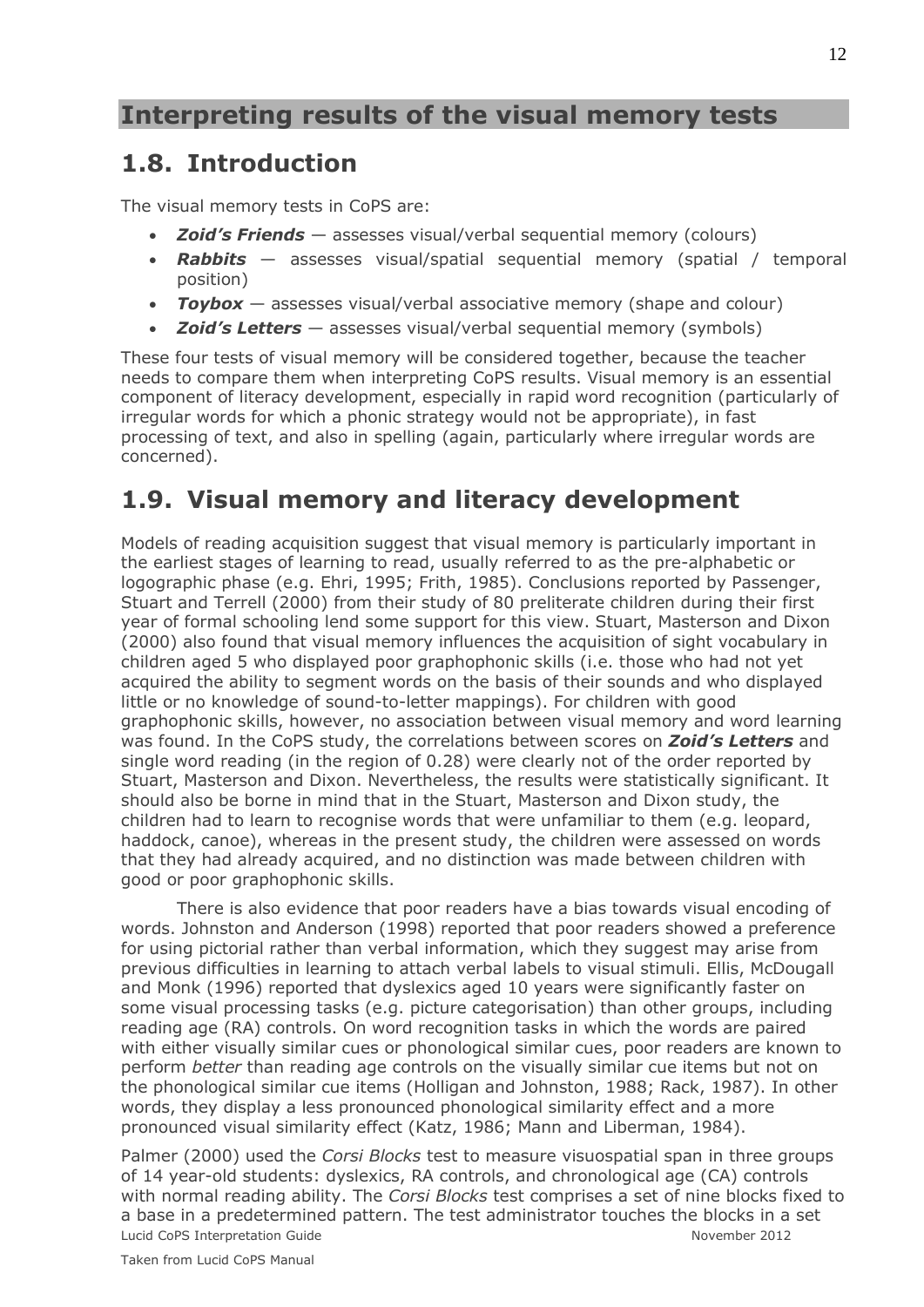sequence and the testee is required to recall that sequence by touching the same blocks in the same order. This has a direct parallel with the *Rabbits* test in the *CoPS* suite. Palmer found that the dyslexic group significantly outperformed the RA controls on this test. The results also suggested that while all participants showed evidence of using phonological coding to remember pictures, only those in the dyslexic group used visual coding.

Another study by Palmer (2000) provides further evidence that it is useful for teachers to know about children's visual memory skills. In this experiment, it was found that children who maintained a visual representation of words alongside a phonological representation after age 7, were significantly worse readers than those for whom the ability to switch strategies by inhibiting the visual representation had fully developed. Children with good visual memory but poor auditory verbal memory would not only be expected to find acquisition of an effective phonological decoding strategy in reading rather difficult, but also be inclined to rely for an longer period on visual strategies. This approach is liable to run into trouble as the child's education progresses and the number of new words with which the child is confronted steadily increases.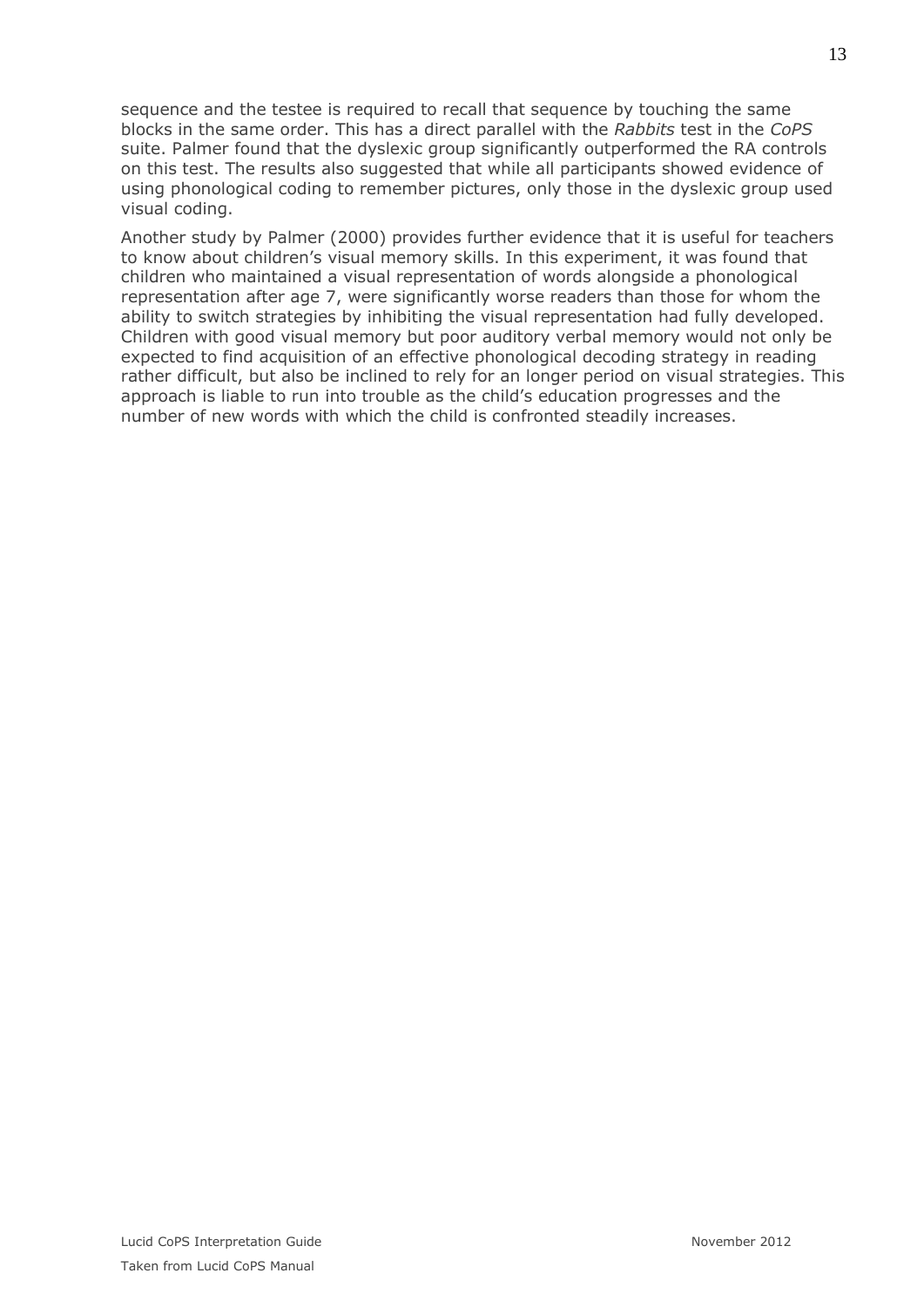### **1.10. RABBITS, ZOID'S FRIENDS, TOYBOX and ZOID'S LETTERS**

Before attempting an interpretation of results from any of these individual tests it is advisable for the teacher first to look for confirmation from the other memory tests. Obviously, where there is strong confirmation (e.g. a number of related tests at or below the *threshold of concern* —20th centile) then the teacher can be much more confident about the diagnosis. If only one test result is below the 20th centile (particularly in one of the memory tests, which require a very high degree of concentration) when all others are average or above average for that child, this may simply be a chance result, and rarely indicates a real weakness. If in doubt, the teacher would be wise to re-test the child on that particular test. On the other hand, one test result below the *threshold of risk* (5th centile) is more likely to indicate a real and significant difficulty.

### **1.11. The nature and causes of visual memory difficulties**

*Toybox* assesses visual *associative* memory, whereas the other four visual tests assess *sequential* memory. There is one other associative memory test in CoPS — *Zoid's*  **Letter Names**, which is an auditory/verbal test. The results of this should also be compared with those from *Toybox*. The other three visual tests (*Rabbits, Zoid's Friends,* and *Zoid's Letters)* are all *sequential* memory tests. There is one other sequential memory test in CoPS — *Races*, which is an auditory/verbal test. The results of this should also be compared with those from *Rabbits, Zoid's Friends,* and *Zoid's*  **Letters**. Hence, the teacher should ask which of the following is the case:

- the child has general *associative* memory difficulties (visual as well as verbal)
- the child has general *sequential* memory difficulties (visual as well as verbal)
- the child has general visual memory difficulties
- the child has *specific* difficulties in visual *associative* memory
- the child has specific difficulties in visual sequential memory
- the child has a combination of some the above difficulties

Selection of appropriate teaching and training activities will depend to a large extent on the answers to this question, as well as on the severity of the difficulties. The more extensive and the more severe the memory problems, the more difficult they will be to remediate. Nevertheless, memory remediation activities should always be attempted.

However, there are other important differences between the various memory tests of which the teacher should be aware. *Toybox* and *Zoid's Friends* are both tests where verbal encoding (of colour names) helps the child considerably. It is always important to rule out colour discrimination difficulties in cases of children with a low performance on *Toybox* and *Zoid's Friends*. Hence when children do score low on those tests, if *Clown* has not already been administered to the child, then it should always be given as a precaution, before attempting to interpret the results of *Toybox* and *Zoid's Friends*.

Psychologists often argue that there is no such thing as a 'pure' test of visual memory, uncontaminated by verbal encoding, because most human beings will usually try to use verbal encoding strategies to assist memory. (Of course, one could try to prevent this by asking the individual to recite something at the same as they attempted to remember visual items, although this would make the task rather artificial and possibly uncontrolled — perhaps appropriate in the psychology laboratory, but not to be recommended as part of a psychometric test.) So *Toybox* and *Zoid's Friends* can help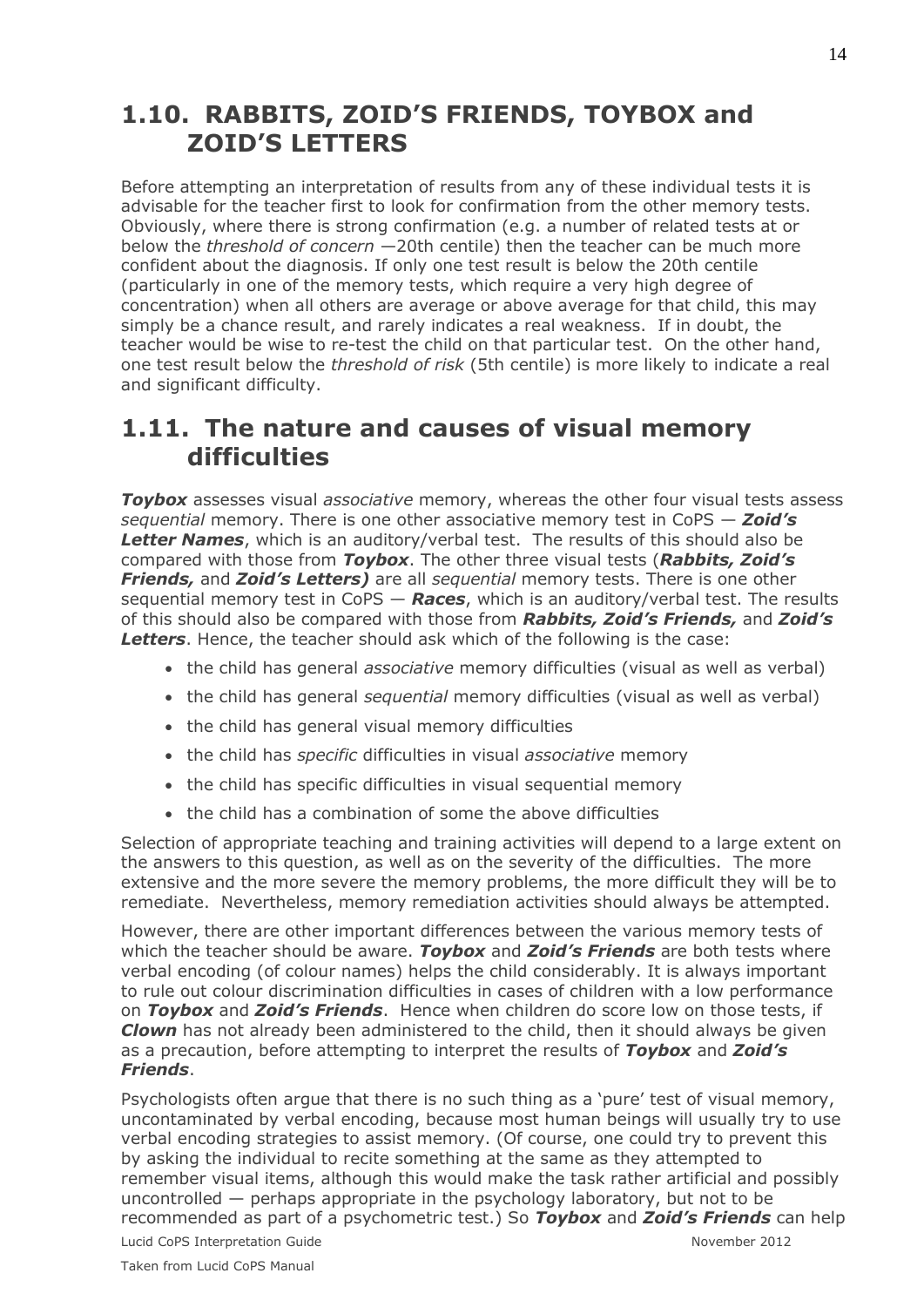to identify the child who has difficulty in applying verbal labels and holding them in working memory. The result from *Toybox* and *Zoid's Friends* can indicate the child who is likely to have difficulty with visual whole word ('look and say') methods, which can lead to early discouragement and frustration. Such a child is potentially a rather slow reader because the associative linkages are not so easily forged and the child may have to decode words that should have become familiar and recognised 'by sight'. Spelling is also likely to be a problem and (especially in the early stages of writing) the child will probably have difficulties in remembering the letters that he/she needs to use. By contrast, *Rabbits* is the most difficult of the CoPS tests for the child to encode verbally — so it provides a 'purer' measure of *visual* memory skills. It requires the child to remember spatial positions as well as temporal sequences.

In the CoPS research project all four tests were found to have significant correlations with later literacy development. Example correlations (from CoPS tests given at age 5 to literacy measures at age 8:0) for *Rabbits* were 0.40 *(Neale Analysis of Reading)*, 0.39 *(Edinburgh Reading Test)* and 0.32 *(BAS Spelling)*; for *Zoid's Friends* were 0.36 *(Edinburgh Reading Test)* and 0.36 *(BAS Spelling)*; for *Toybox* 0.33 *(BAS Spelling)* and 0.32 *(Word Recognition and Phonics Skills Test)*; for *Zoid's Letters* 0.36 *(Neale Analysis of Reading*) and 0.43 *(BAS Spelling)*. All are significant at the 0.05 level or better.

The importance of working memory in reading has already been discussed above. Although working memory is typically conceptualised as being a phonological system subserving speech, a visual equivalent known as the 'visuo-spatial scratch pad' has been hypothesised (Baddeley, 1996). This is believed to enable us to keep small amounts of visual information in short-term memory. Such a system is important in developing visual strategies in reading, especially those used by beginning readers ('look and say'). It is also essential in rapid retrieval of visual whole-word representations from the mental lexicon by older and more fluent readers when reading text, and in retrieving visual sequences of letters in the correct order when spelling.

Some teachers and psychologists assume that problems with short-term memory are entirely verbal rather than visual. However, research suggests otherwise. Awaida and Beech (1995) found that ability to remember letter-like forms (similar to those in *Zoid's Letters* and *Zoid's Letter Names*) at four years of age correlated with reading skills one year later. There is a substantial literature on subtypes of dyslexia, in which visual deficits predominate (Thomson, 1989; Pumfrey and Reason, 1991). Some tests for dyslexia incorporate visual memory tests, e.g. *The Aston Index* (Newton and Thomson, 1982) and the *Coding* sub-test of WISC-III<sup>UK</sup>, which is one of the key elements of the A–C–I–D profile that is often used as an indicator of dyslexic difficulties (Thomson, 1989). In the CoPS project, WISC Coding given at age 8:0 correlated 0.36 (p<0.05) with *Rabbits* administered at age 5. Fein, Davenport, Yingling and Galin (1988) found that visual memory is a factor which may be separated from verbal memory in some cases of dyslexia. Finally, there are a variety of other research themes focusing on more physiological aspects of 'visual dyslexia', including work on visual discomfort (e.g. Wilkins, 1991); atypical eye movements in reading (e.g. Pavlidis, 1985); ocular dominance (e.g. Stein, 1991, 1994); and defects in the transient visual system (e.g. Lovegrove, 1991,1993, 1994). However, perhaps with the exception of visual discomfort (sometimes referred to as the 'Irlen syndrome', after Irlen; 1991) the evidence on some of these physiological issues at the present time seems to be equivocal and more research is required before they can be of practical value in diagnosis and education (Stanley, 1994).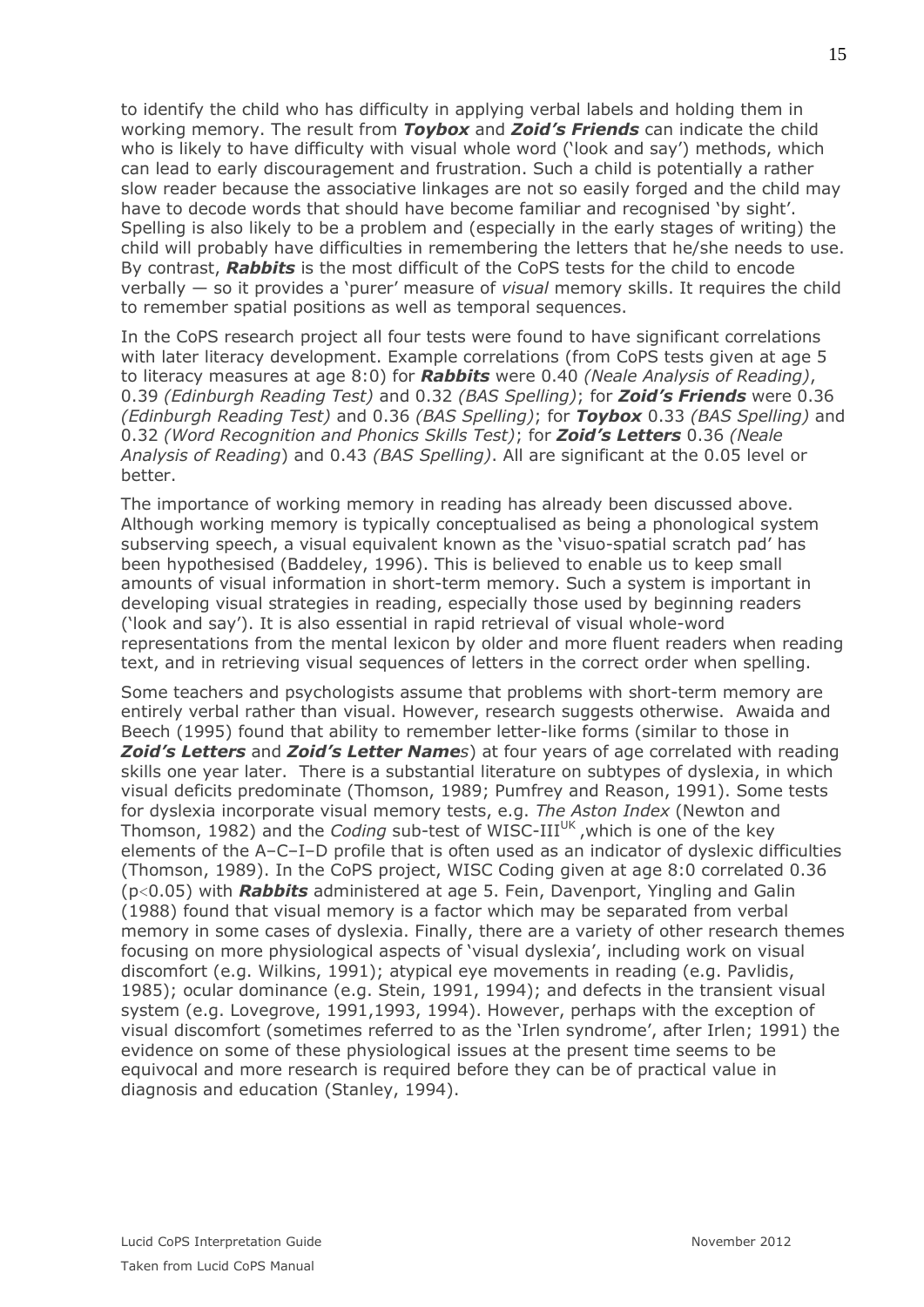### *1.11.1. Case studies*

#### *1.11.1.1. Sally — visual sequential memory difficulties*

Sally shows no problems of auditory/verbal information processing; in fact, her phonological awareness (*Rhymes*) and auditory discrimination (*Wock*) are both quite good (see [Figure 4\)](#page-15-0). But she has clear weaknesses in visual sequential memory (*Rabbit, Zoid's Friends* and *Zoid's Letters***)**. Her associative memory is reasonably satisfactory (*Toybox* and *Zoid's Letter Names*). Sally would be expected to have problems in the very early stages of reading, where the emphasis tends to be on building up simple visual word recognition skills. Confusion of letter order (e.g. "was" vs. "saw") is likely. Since her associative and verbal memory are satisfactory and she has good phonological awareness and auditory discrimination skills, a phonically-based approach to reading is indicated from the beginning with, ideally, a multisensory strategy. If conventional 'look-and -say' approach is adopted, early difficulties would be expected, leading to loss of confidence and erosion of motivation. Later difficulties must also be anticipated and catered for  $-$  e.g. expected problems in spelling (especially irregular words) and in rapid word recognition and text processing.

<span id="page-15-0"></span>

*Figure 4 Case study—Sally*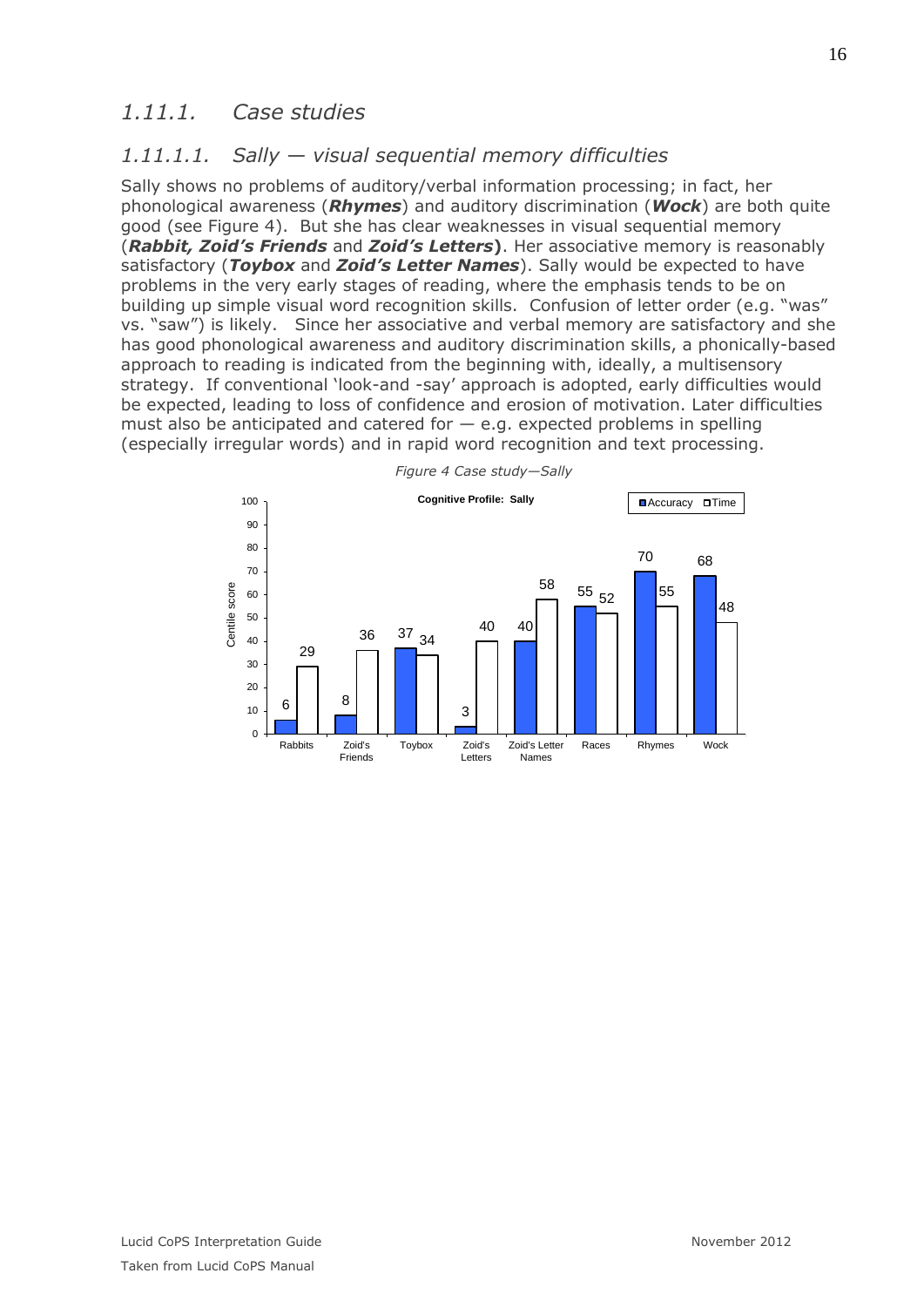#### *Julie — general sequencing difficulties*

Julie's problems (see [Figure 5\)](#page-16-0) are with sequencing, in both auditory and visual modes (note results for *Rabbit, Zoid's Friends, Zoid's Letters* and *Races)*. There is a weakness in associative memory, too (see *Toybox* and *Zoid's Letter Names*), but note that phonological awareness (*Rhymes*) and auditory discrimination (*Wock*) skills are quite competent. Julie would be expected to have problems not only in acquiring effective phonic skills, but also have some difficulties in the early stages of reading, where the emphasis tends to be on building up simple visual word recognition skills. She would have particular problems in spelling and writing, with sequencing errors being common. The recommendations would be that a highly structured multisensory phonic approach to literacy learning would be essential with ample practice to compensate for memory weakness. Structured learning software which facilitates practice of both auditory and visual sequencing in reading and writing would be especially useful, and regular word processing activities (especially with a talking word processor) would be a great help.

<span id="page-16-0"></span>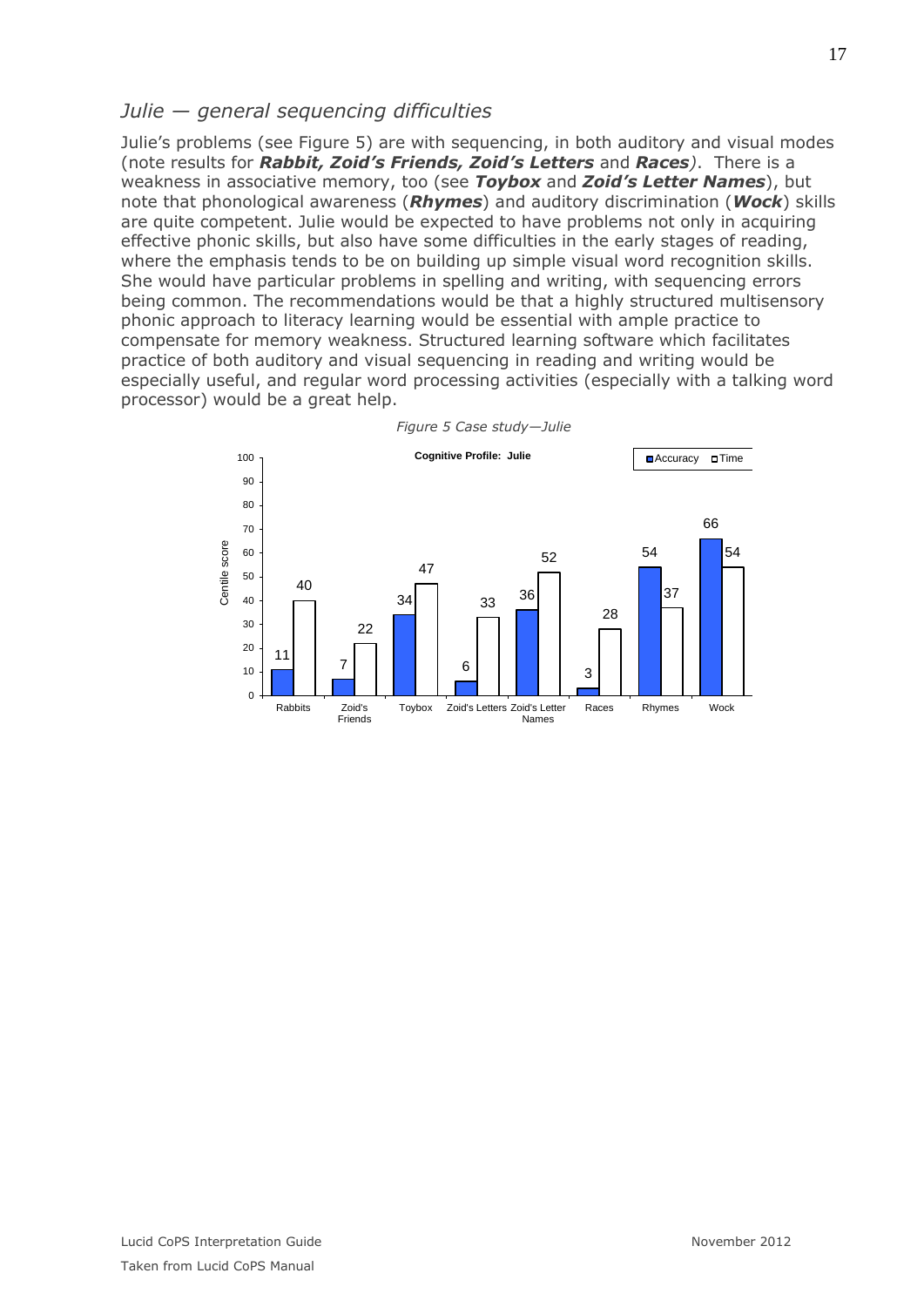*Clown* is a test of colour discrimination. At present this is a criterion referenced test without norms, although data will be collected for standardisation during 1996. A child who is having difficulties on *Clown* will probably have colour discrimination problems (but not necessarily so — see below), and *may* be colour blind, but as yet there are no data against which *Clown* can be validated as test of *colour blindness*, so teachers must not jump to conclusions. The teacher should refer to the data table for details of which colours the child is experiencing difficulty with. The child can be referred via the GP to a child development unit or hospital eye clinic for full assessment for colour blindness.

The main function of *Clown* was to rule out colour discrimination difficulties in cases of children with a low performance on *Toybox* and *Zoid's Friends*. Hence when children *do* score low on those tests, if *Clown* has not already been administered to the child, then it should always be given as a precaution, before attempting to interpret the results of *Toybox* and *Zoid's Friends*. The *Clown* test need not be given if the teacher is confident that the child's colour discrimination is satisfactory. On the other hand, many teachers find *Clown* is a good introduction to the suite of tests because most children find it very easy but enjoyable nonetheless. However, teachers should be aware of the problems of the child with poor mouse control — see below.

The colour discriminations tested in *Clown* are:

- Yellow Green
- Red
- 

• Light Blue • Dark blue

• Purple

These are the colours used in *Toybox* and *Zoid's Friends*. Of these colours, the most likely confusion in a child who is colour blind will be when trying to distinguish red and green. About 7.5% of males and less than 1% of females are colour blind, which reflects a sex-linked recessive inheritance.

### *1.12.1. Interpreting results of the Clown test*

The *Clown* test requires six items (separate colour discriminations) to paint the clown fully. These are the six colours given in the list above*.* The test allows a *maximum* of four attempts at each item. On the fourth attempt the colour chosen is accepted, regardless of whether or not it is the correct colour. When the teacher inspects the data table for the test, the number of attempts which the child made at each colour can be determined. *One error on any colour should not necessarily be regarded as significant, because this could result from carelessness or poor mouse control. However, if a child has two or more errors on a given colour then this should be regarded as suspicious.* 

Teachers should be aware that some younger children or pupils with poor mouse control may obtain spuriously low scores on *Clown* because they are not pointing the mouse pointer directly on the correct colour on the palette. If this is suspected it is acceptable for the teacher to take over the mouse and ask the child to point at the colour that they want to select and say '*That one'*. (Be careful that the child points distinctly; do not assume they are choosing a colour just because their finger lingers in its vicinity for a moment — they may be looking for cues from you.) If a teacher wants to make sure about any suspected colour discrimination problem, then *Clown* can be repeated with that child on another occasion.

Where the results of *Clown* shows that the child has colour discrimination difficulties, the results of *Toybox* and *Zoid's Friends* may not be valid. It depends on the nature and extent of the colour problem. Teachers will have to inspect the data tables and use their own judgement.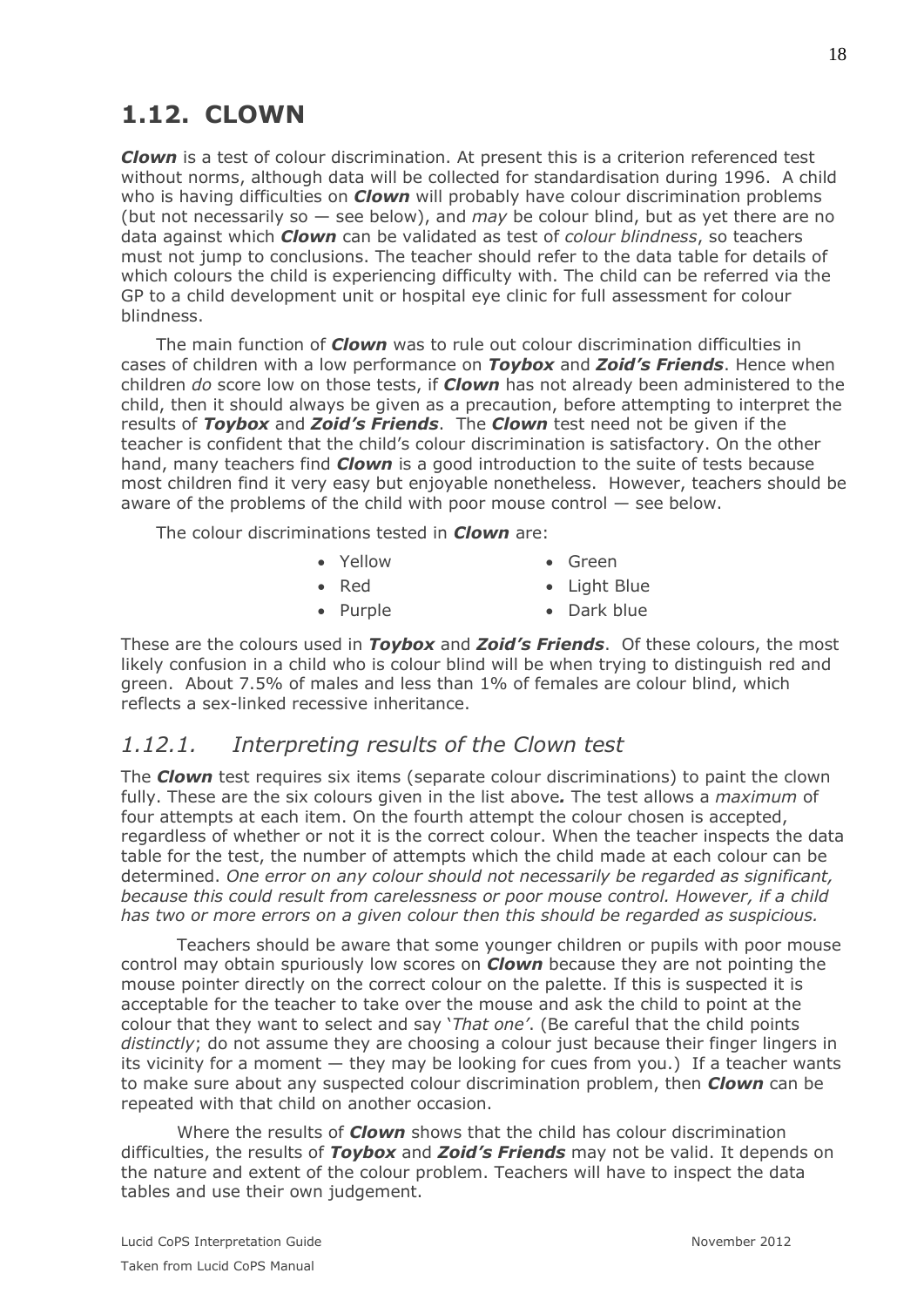# **1.13. Low overall profile**

At the present time CoPS does not provide a completely satisfactory distinction between the child with a *specific* learning difficulty (dyslexia) which is very severe, and the child with more general *moderate* learning difficulties. In theory, both types of child *could* produce similar profiles on CoPS — i.e. fairly low scores across most or all of the CoPS tests. Although this dilemma rarely occurs in practice, teachers are usually able to distinguish the two because the child with moderate learning difficulties is commonly found to be 'slow' in other aspects of learning and in many classroom activities. Their language comprehension may be poor, their thinking and reasoning skills weak, and they may also be poorly co-ordinated. (Hyperactive children will tend to have fast times and low accuracy.) On the other hand, the dyslexic child will generally be an 'unexpected' discovery by the teacher  $-$  i.e. in classroom activities, reasoning, oral fluency, etc., seemed at least average, if not above average. If the teacher wants to be sure, then an independent check on the child's intellectual skills can be carried out, for example, using a test such as the *British Picture Vocabulary Scales*—*Second Edition* (Dunn et al, 1982). If still in doubt, the child can be referred to an Educational Psychologist for full assessment.

However, it should not be assumed that CoPS has no value in cases of children with moderate learning difficulties. CoPS is a useful tool to identify these children's relative strengths so that teaching can be more effectively differentiated for them, and training activities more precisely targeted.

### *1.13.1. Case study*

Sophie has general memory difficulties, with low performance on all except the phonological awareness (*Rhymes*) and auditory discrimination (*Wock)* tests (see [Figure 6\)](#page-19-0). She is unlikely to have moderate learning difficulties because those two tests show reasonable scores, but the teacher might wish to check Sophie's intelligence level with a suitable conventional test. Sophie's profile is typical of the more severe case of dyslexia, and consequently she would be expected to have difficulties both in the early stages of reading, where the emphasis tends to be on building up simple visual word recognition, and also later in acquiring phonic skills. She will tend to experience problems in reading as well as in spelling and writing. A highly structured multisensory phonic approach to literacy learning would be essential for Sophie, with ample practice to compensate for these memory weaknesses. Structured learning software to give lots of practice in both auditory and visual memory components of reading and spelling would be very helpful, and regular word processing activities (especially with a talking word processor) would also be beneficial. Later on, difficulties in rapid word recognition and more advanced text processing should be anticipated because the speed of lexical access (word finding) is a limiting factor here and this is dependent on both auditory and visual memory. She will need help to develop good higher-order reading skills (skimming and scanning) otherwise she will always be a slow laborious reader and this will handicap her at Key Stages 3 and 4 and above.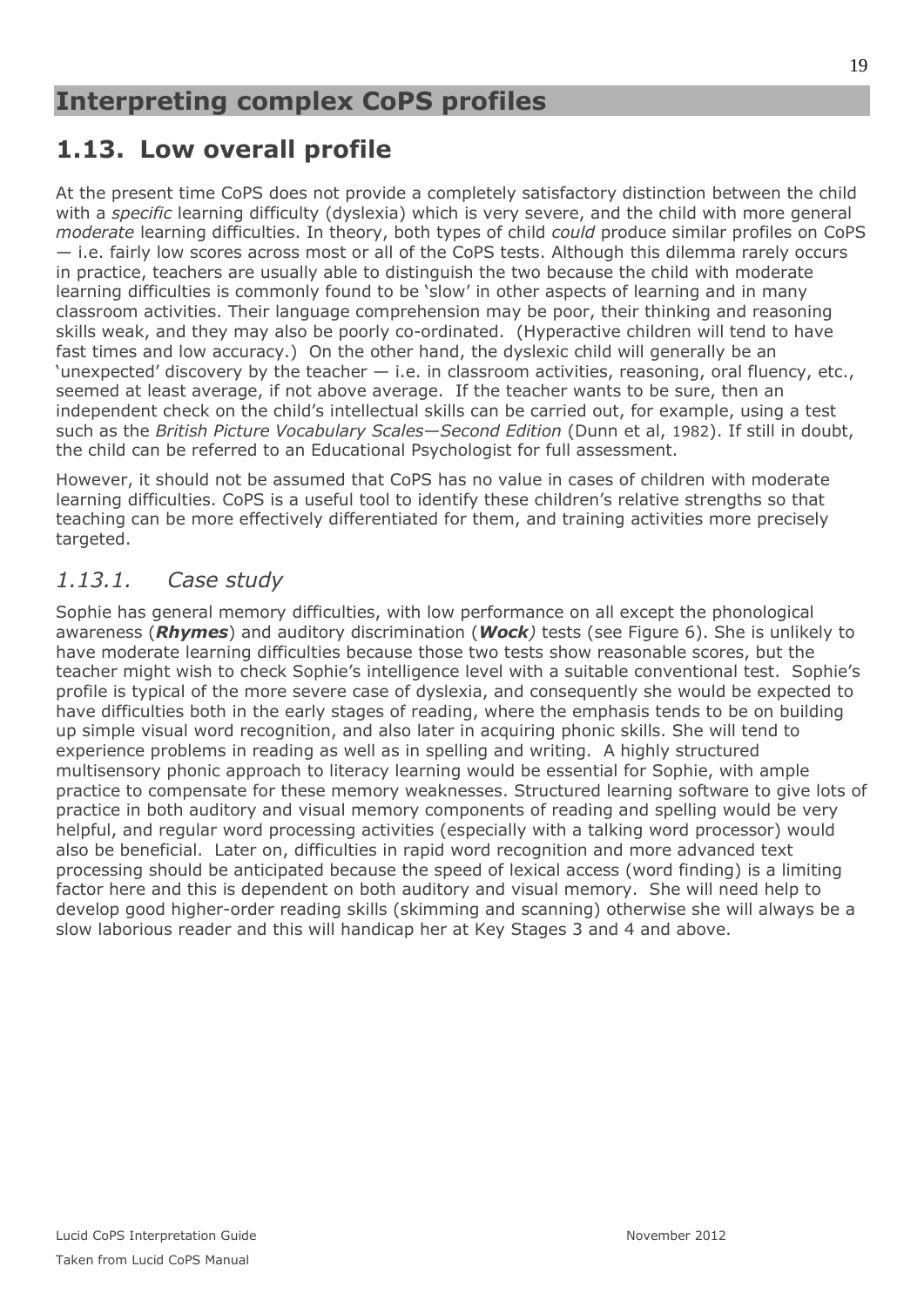<span id="page-19-0"></span>*Figure 6 Case study—Sophie* | 2  $\begin{array}{ccc} 62 & 61 & 55 \end{array}$  Rabbits Zoid's Friends Toybox Zoid's Letters Zoid's Letter Names Races Rhymes Wock Centile score **Cognitive Profile: Sophie Accuracy Dime**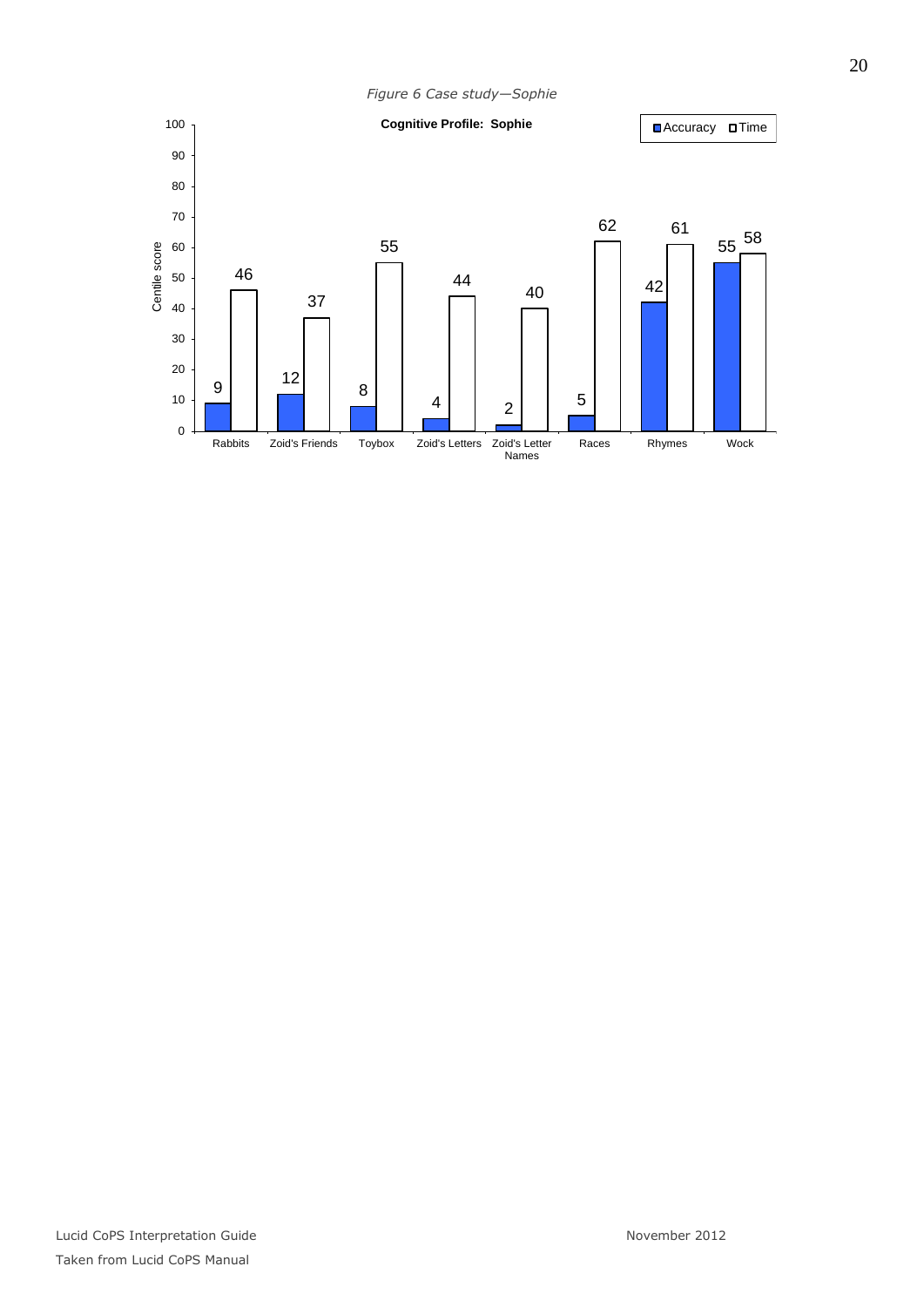# **High overall profile**

At the present time, data on the relationship between high CoPS profiles and high general ability has yet to be analysed, and further research is also necessary. CoPS (particularly with the addition of the new tests for verbal and non-verbal reasoning) could be useful in identifying exceptionally bright (or even 'gifted') children.

Such children sometimes have learning problems because they find the work they are given in school too easy and they swiftly become bored. They can become lazy or careless because they are accustomed to tasks being effortless. They may become naughty or start to disrupt the work of other children in order to create some excitement in their school lives. Very bright children also have special educational needs, and these should be addressed as early as possible. Teachers should try to ensure that very bright children are provided with educational stimulation and challenge appropriate to their abilities, and that special talents are encouraged.

On the other hand, a few exceptionally bright children have relative difficulties which may be hidden and which can cause learning problems.

#### *1.13.2. Case study*

Carl's profile (see [Figure 7\)](#page-20-0) shows that most test scores are in the upper range of the chart, particularly in the visual tests, with results for accuracy above the 75th centile on all except three tests. Those three tests have scores in the centile range 37 to 50, which would not normally give the teacher any cause for concern. Indeed, at first sight, Carl's whole profile would not worry most teachers. On the other hand, Carl *could* be a very bright (or even 'gifted') child, and the teacher should try to check this. If Carl *is* bright, then he may have some difficulties for which he is able to compensate at this stage of education, but which may cause him problems later on. In other words, there may be a *hidden* difficulty. Teachers should try to consider the *relative* scores on the profile as well as investigating whether score fall below the thresholds for concern or risk.

Actually, Carl's WISC IQ score was later found to be 127, which although not exceptionally high is nevertheless in the top 5% of children in intellectual terms. However, his phonological awareness (*Rhymes*) is *relatively* low for a child who seems so adept at the other tests. One would have expected a child with all these other high scores and with very good auditory discrimination to have encountered no difficulty whatsoever with rhymes and obtained a perfect or near-perfect score. For some reason Carl did not, and the teacher should try to look into that. In Carl's case, it appears that home background factors were the most likely cause of his somewhat weak phonological awareness — the home was bilingual and there were some aspects of the English language which he had not had opportunities to discover. Figure 7 Case study—Carl

<span id="page-20-0"></span>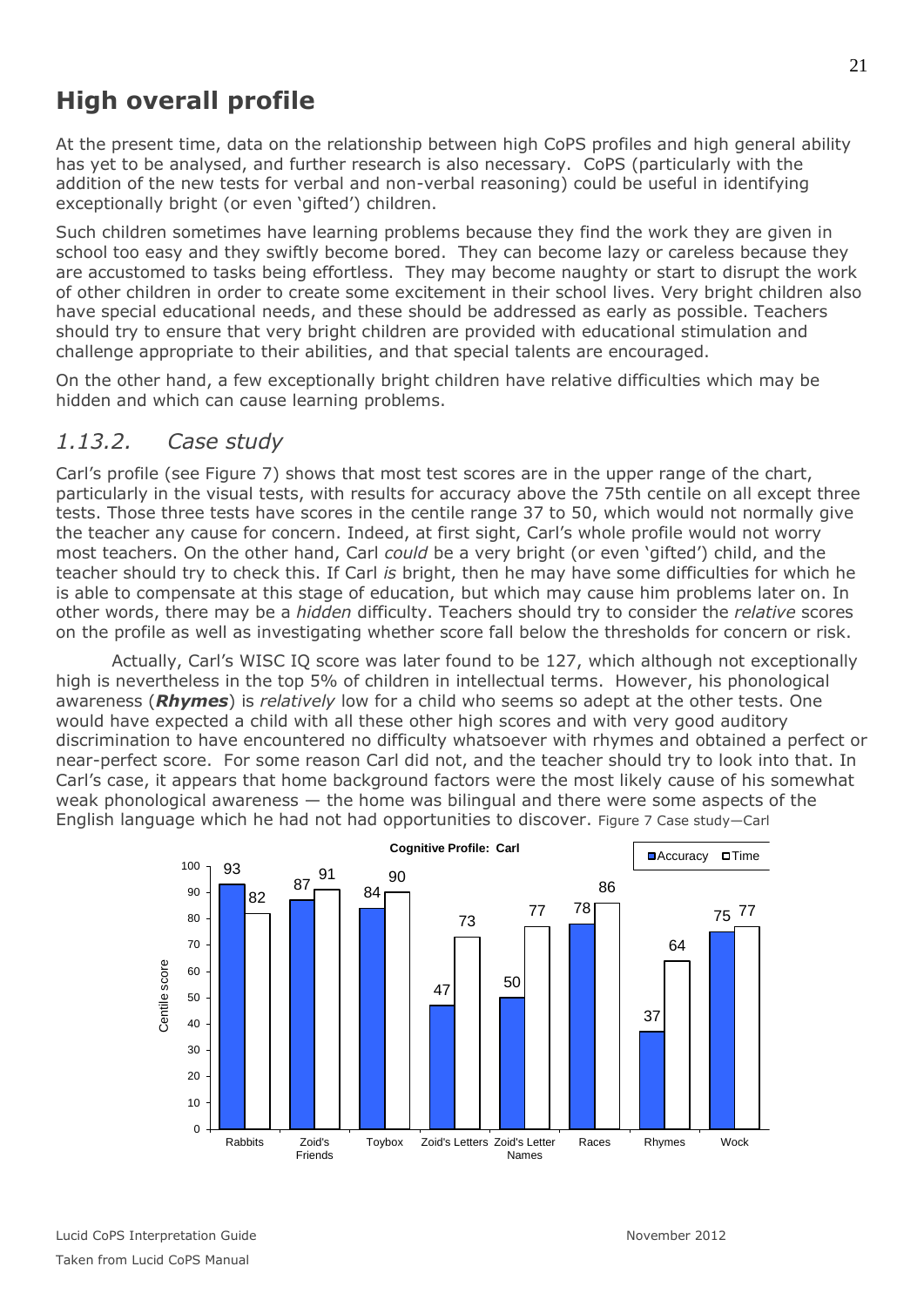## **Other complex profiles**

Many CoPS profiles display a complex pattern of 'highs' and 'lows' and at first sight appear quite puzzling. When tackling such profiles it is particularly important to bear in mind any extraneous factors which might have affected the child's performance. Examine the data to see on what days and times different tests were done. Motivation, ill-heath (actual or imminent), and impatience are often causes of a pupil under-performing. Or the child may simply have 'got the wrong end of the stick' (e.g. assuming that they have to do a test as quickly as possible when in fact it is accuracy which is most important). If the teacher is not confident about any particular result, then the safest course of action is to repeat the test(s) in question.

#### *Case study – Rory*

Rory's profile (see [Figure 8\)](#page-21-0), apart from the very low *Rhymes* result (suggesting poor phonological awareness), is rather difficult to interpret. Rory is aged 6 years 7 months. It might easily be assumed that his poor scores are the result of having attempted those particular tests too quickly. However, the results of Races and *Zoid's Letters* do not confirm this view, for the accuracy scores obtained on these test are average/good, despite time scores at the 99<sup>th</sup> centile. His results do not suggest an overall memory problem (*Races, Zoid's Friends* and *Zoid's Letters* all being satisfactory), not do they suggest a sequencing problem (*Zoid's Friends* and **Zoid's Letters** being satisfactory). Nevertheless, he was struggling in literacy work, despite being a fairly bright boy. He had developed a reasonable sight vocabulary, but could seem to remember the letter-sound relationships in phonics.

<span id="page-21-0"></span>

It turned out that on the day when he was attempting *Rabbits*, the school was visited by a touring drama workshop, which created great excitement amongst the pupils. Rory had been under the impression that he would not be chosen to participate if he did not hurry up and finish the CoPS tests, hence the poor result. When this test was repeated another day, he scored at the 57th centile, which is average. However, a repeat of *Zoid's Letter Names* did not result in significant improvement (his score at the second attempt was at the  $14<sup>th</sup>$  centile). However, it then became more obvious that he did seem to have a weakness in associative memory (*Toybox* and *Zoid's Letter Names*) — a 'pattern' had emerged. His teachers and his parents began to do regular memory work with him (as well as rhyming activities) and his ability to remember lettersound relationships began to show some improvement.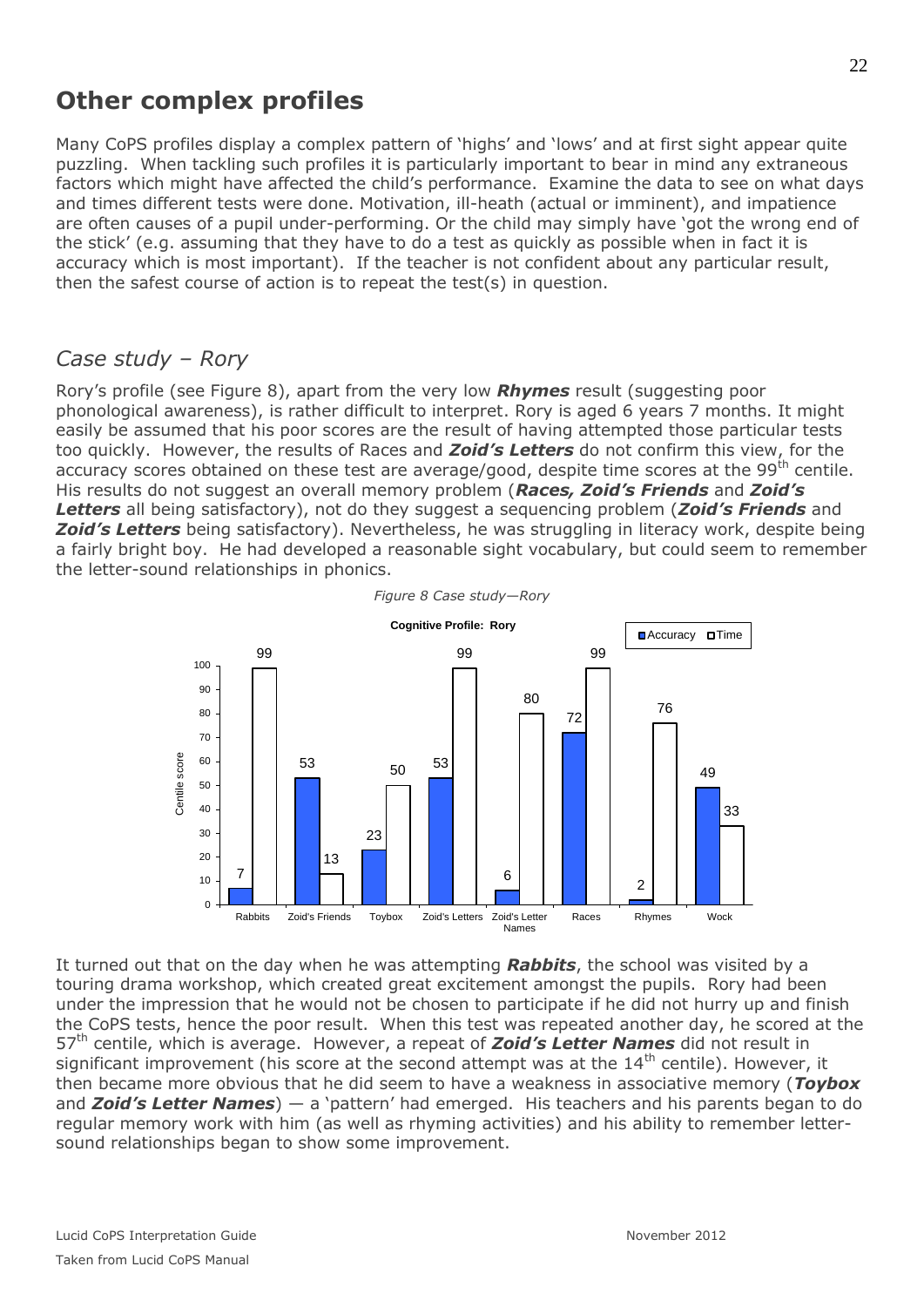### *1.13.3. Case study – Suzanne*

The profile of Suzanne, aged 4 years 10 months, is also puzzling (see [Figure 9\)](#page-22-0). It is obvious that she is not impulsive  $-$  in all probability she is fairly careful as her time scores tend to be a little below the average, on the whole. And it is clear that she has strengths in auditory/verbal skills. But the results on the visual/perceptual side are not particularly consistent. Although her *Rabbits* score is low, her problem does not seem to be with visual sequencing as the results of *Zoid's Letters* and *Zoid's Friends* are average/good. She does not appear to have a problem with using verbal labels to aid visual memory (*Zoid's Friends* result is satisfactory). Only the *Toybox* and *Rabbits* results give cause for concern, and it is difficult to see what these have in common which might help us explain the profile. It subsequently turned out that the explanation for her difficulties on *Toybox* and *Rabbits* was a visual difficulty. She was found to be suffering from a form of amblyopia ('lazy eye') in which the image from one eye was significantly out of focus. She thus was relying on the visual information from one eye. When she could focus her 'good' eye on a stationary target (or a sequence of stationary targets), she was able to cope quite well. However, but she found it very difficult to track a moving target accurately, to locate transient images in the visual field or to scan a row of images quickly. Thus she was experiencing problems on *Rabbits* (because the rabbit had usually moved on before she had located and registered its position) and *Toybox*, where she had to scan the row of shapes rapidly to find the one with the same colour as the target.

<span id="page-22-0"></span>

The main strategy for interpreting complex CoPS profiles (or those that appear complex) is therefore to examine all possible reasons for any apparent area(s) of weakness, considering extraneous factors, and re-testing were necessary to check a result.